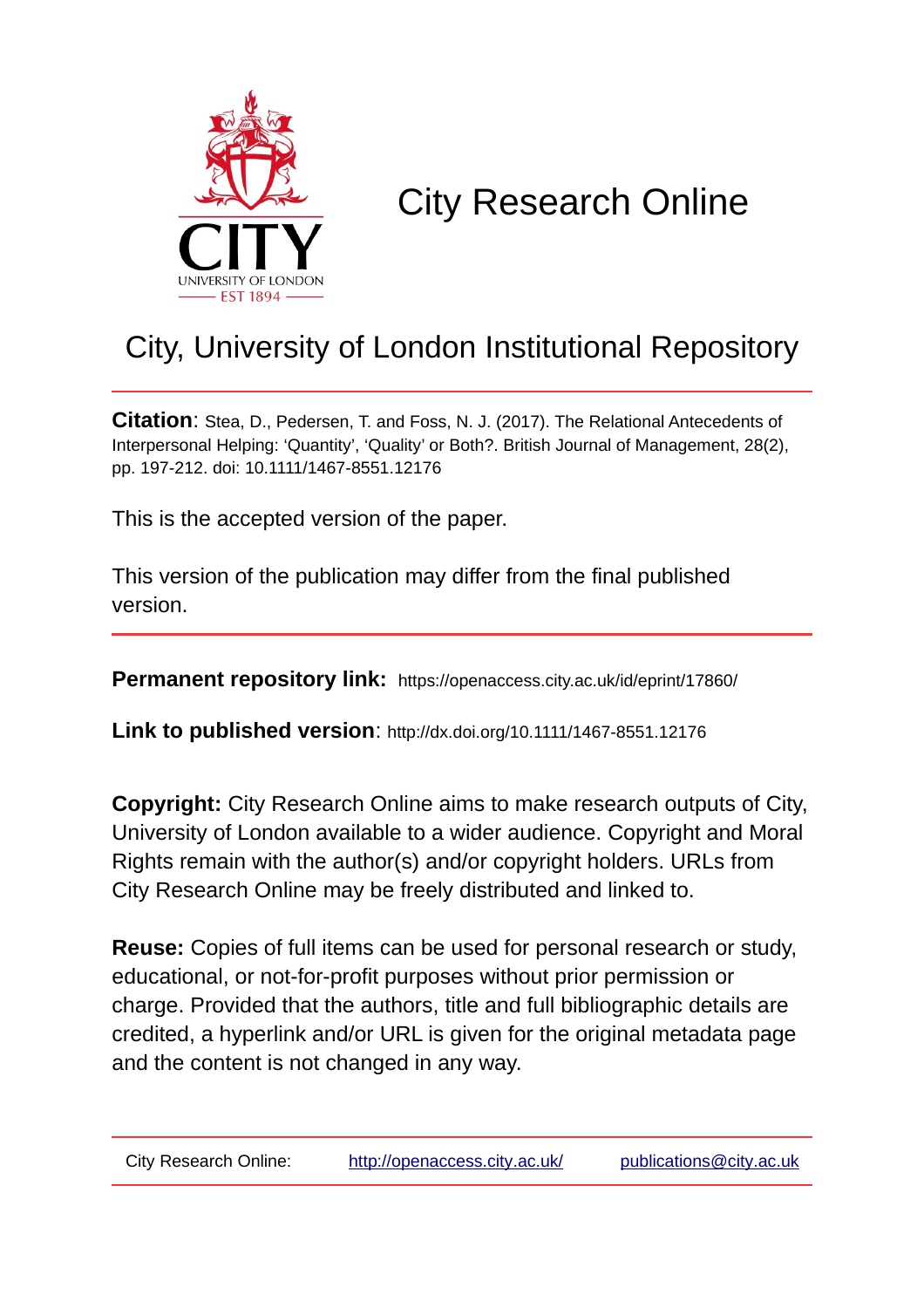# **THE RELATIONAL ANTECEDENTS OF INTERPERSONAL HELPING: "QUANTITY," "QUALITY," OR BOTH?**

*Diego Stea, Copenhagen Business School Torben Pedersen, Bocconi University Nicolai Foss, Bocconi University*

# **Abstract**

Having a large network of colleagues means having several opportunities to help those colleagues, as well as a higher chance of receiving requests for help from them. Employees with large networks are therefore expected to help more in the workplace than those with small networks. However, large networks are also associated with cognitive costs which may reduce the focal employee's ability to both recognize the need for help and engage in helping behaviors. For this reasons, we assert an inverted U-shaped relation between the size of an ego's social network and her engagement in helping behavior. However, high-quality relationships imply higher mutual understanding between the actors, and hence lower cognitive costs. In turn, the position (and threshold) of the curve between network size and interpersonal helping should be influenced by the quality of the relationship between the provider and the beneficiaries of help. Analysis of employee-level, single-firm data supports these ideas, providing preliminary evidence that relationship quality compensates for the difficulties that may arise from having large social networks.

**Keywords:** Interpersonal helping, relationship closeness, social networks.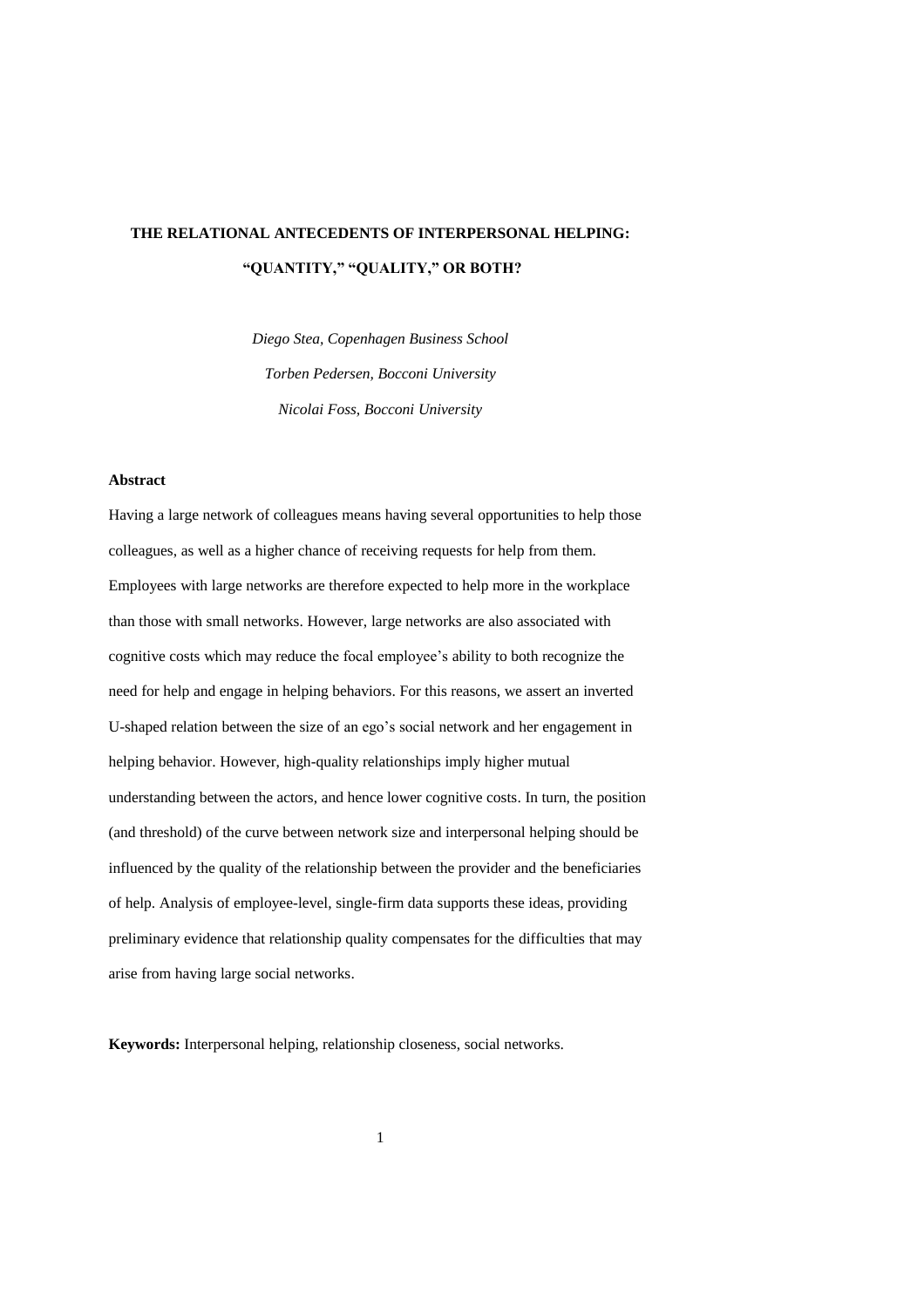# **INTRODUCTION**

Within an organization, employees often engage in behaviors that are helpful to colleagues, for example, by supplying information to those who have been absent or are to engage in a new task, or offering assistance to those with heavy workloads (P. M. Podsakoff, MacKenzie, Paine, & Bachrach, 2000; Van Der Vegt, Bunderson, & Oosterhof, 2006; Van Dyne & LePine, 1998). Such interpersonal helping in the workplace is important for the effective functioning of the organization. It preserves relationships, enhances team spirit and cohesiveness, leading to improved communication and coordination, and overall performance (P. M. Podsakoff et al., 2000; Van Dyne & LePine, 1998). It is one of the factors that allow firms to prosper, expand, and grow.

It is thus hardly surprising that research has been investigating which factors may favor the emergence of interpersonal helping in organizations (Grant, 2007; LePine & Van Dyne, 2001; Moorman, Blakely, & Niehoff, 1998; Settoon, Bennett, & Liden, 1996; Van Der Vegt et al., 2006). Such research has identified different types of antecedents, in particular, the individual attributes of actors, situational variables, and task-related variables (P. M. Podsakoff et al., 2000). More recently, research has also addressed the relational aspects of interpersonal helping (Bowler & Brass, 2006; Grant, 2007; Settoon & Mossholder, 2002; Venkataramani & Dalal, 2007; Wilson, 2000). This research has produced two important insights. First, employees help more if they are in contact with a large number of colleagues (Amato, 1990; Settoon & Mossholder, 2002), and, second, employees are more helpful to those colleagues with whom they have high quality relationships (Anderson  $\&$ Williams, 1996; Bowler & Brass, 2006; Venkataramani & Dalal, 2007). Both effects have been depicted as linear, implying that helping behavior increases unlimitedly with the quantity and quality of network relationships (Bowler & Brass, 2006; Settoon & Mossholder, 2002;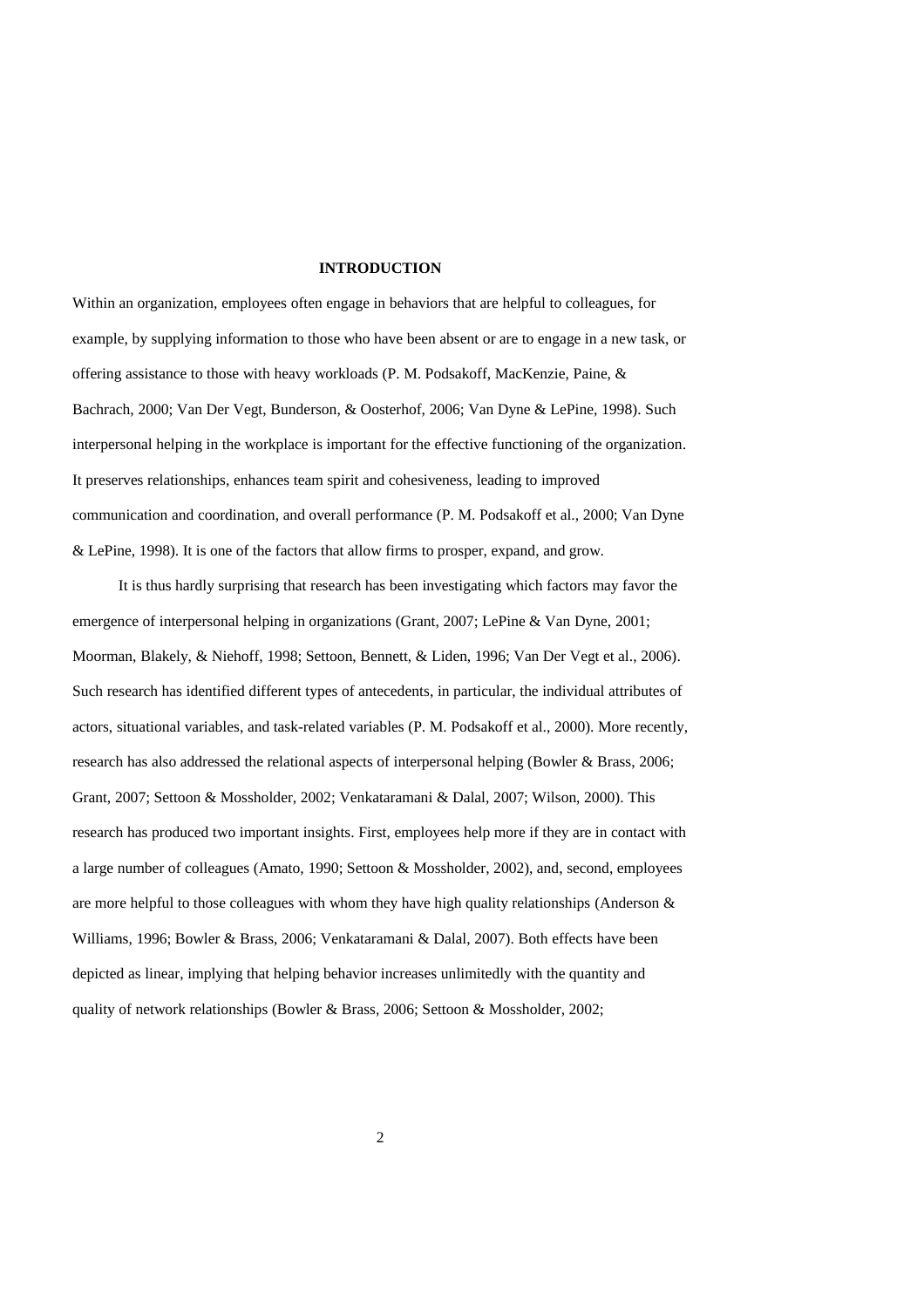Venkataramani & Dalal, 2007). Potential interactions have not been explored, which, we argue, represents a gap in the literature.

Other research suggests that having a large network of contacts may also introduce important cognitive challenges (McFadyen & Cannella, 2004). Bounded rational agents have limited attention resources to allocate across their contacts and dedicate to the behaviors they engage in (Ocasio, 1997). Thus, while large networks provide opportunities for engaging in interpersonal helping, the complexity associated with such networks also impose cognitive costs of various kinds. This can make helping more difficult for the focal employee. Not only will she have to spread her helping behavior across more, perhaps less familiar, colleagues, the resulting complexity will also represent a challenge to her (fixed amount of) attention. The drain on attention comes about not just in the process of actually helping a colleague, but also in the process of trying to understand what is the colleague's problem (the latter may be seen as cognitive set-up costs of each relation).

Thus, for an employee with many network ties, at some point an additional network tie may result in decreasing helping behavior on the margin. In fact, it is conceivable that the focal employee becomes so overwhelmed by the complexity inherent in a large (and expanding) network of colleagues that her helping behavior may even drop. Declining helping behavior (on the margin and absolutely) may put a brake on the expansion and performance of firms, which should therefore have an interest in offsetting these negative effects.

However, a close relationship between the provider and the beneficiaries of help may play a fundamental role in reducing cognitive costs in the face of complexity. A close relationship implies high mutual understanding between colleagues. A provider of help can for example better recognize when a colleague needs help and what kind of help he or she may need. A beneficiary of help can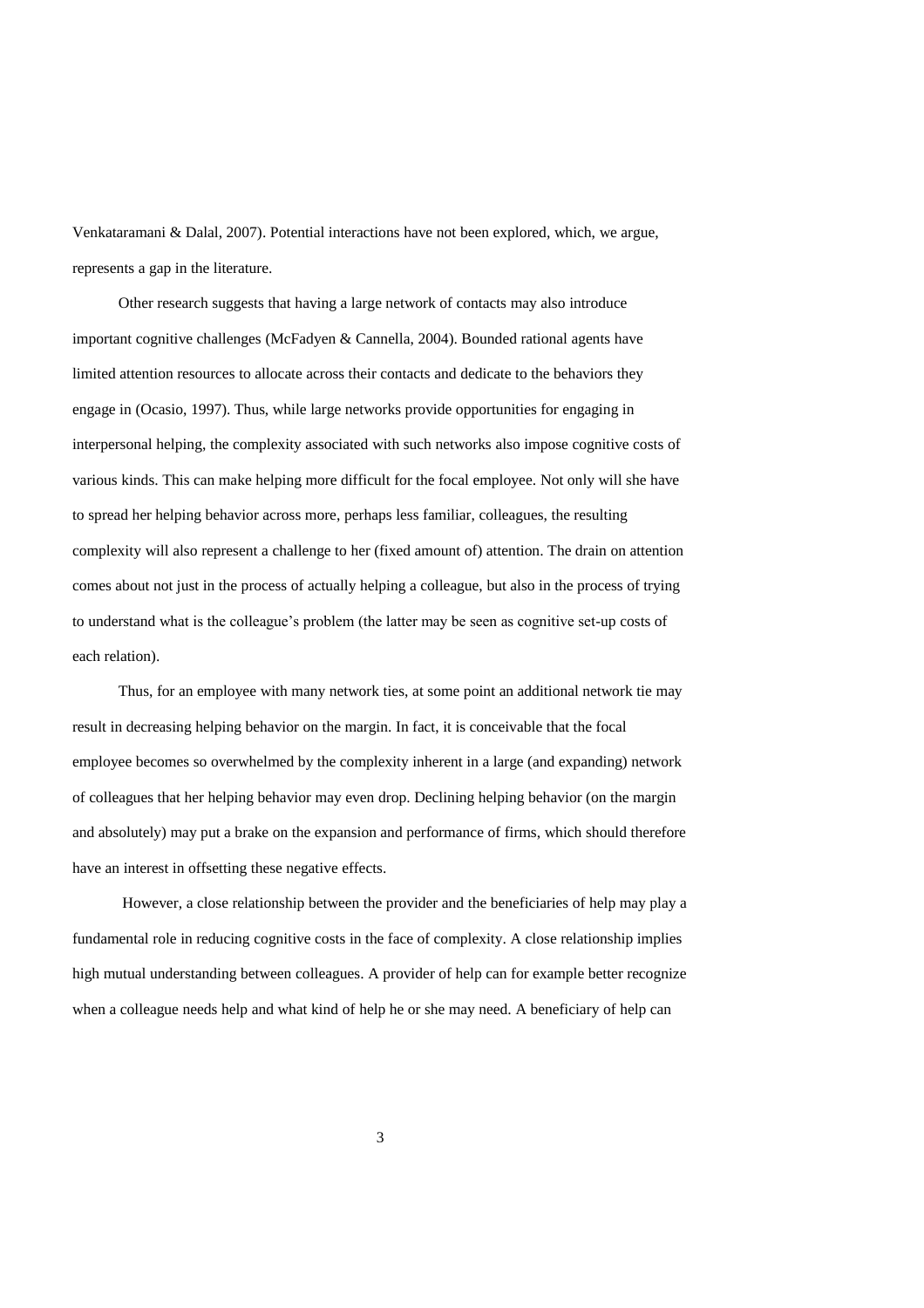thus better target a relevant provider of help. Firms can increase the closeness of relationship between colleagues, for example by setting up mentoring and team-building programs.

These arguments are novel to the literature on the relation between network size and interpersonal helping, which implies that we have a partly incomplete view of the relational antecedents of helping. For example, we do not know if firms will experience a penalty in terms of reduced helping behavior as their size increases and employee networks also increase, and if they can at least partially offset this penalty by investing in relationship quality. To address these gaps, we pose two related questions: Is there a point where a unit increment of the size of the network leads to zero additional helping? How is the relation between the size of an employee's network and her engagement in interpersonal helping impacted by the quality of her work relationships?

We address these questions by theorizing and testing the interaction effect of network size and relationship closeness on interpersonal helping in the workplace. We argue that small networks provide few opportunities for helping, whereas large networks may overload the focal employee with an excessive amount of information, reducing her recognition of the various needs to engage in interpersonal helping. Thus, we hypothesize that the relation between network size and interpersonal helping has a curvilinear (inverted U) shape. We also argue that this relation is moderated by relationship closeness, because the latter allows individuals to more accurately ascertain colleagues' need for help. Empirically, there is an endogeneity challenge represented by the fact that helping and closeness are mutually reinforcing. Our data does not allow us to directly handle this problem. This calls for caution in interpreting our analysis, results that otherwise does not contradict our hypotheses.

In sum, we add to previous studies that use a social network approach to examine the importance of dyadic and relational characteristics for interpersonal helping (Bowler & Brass, 2006; Venkataramani & Dalal, 2007). Specifically, by taking the cognitive costs of large networks into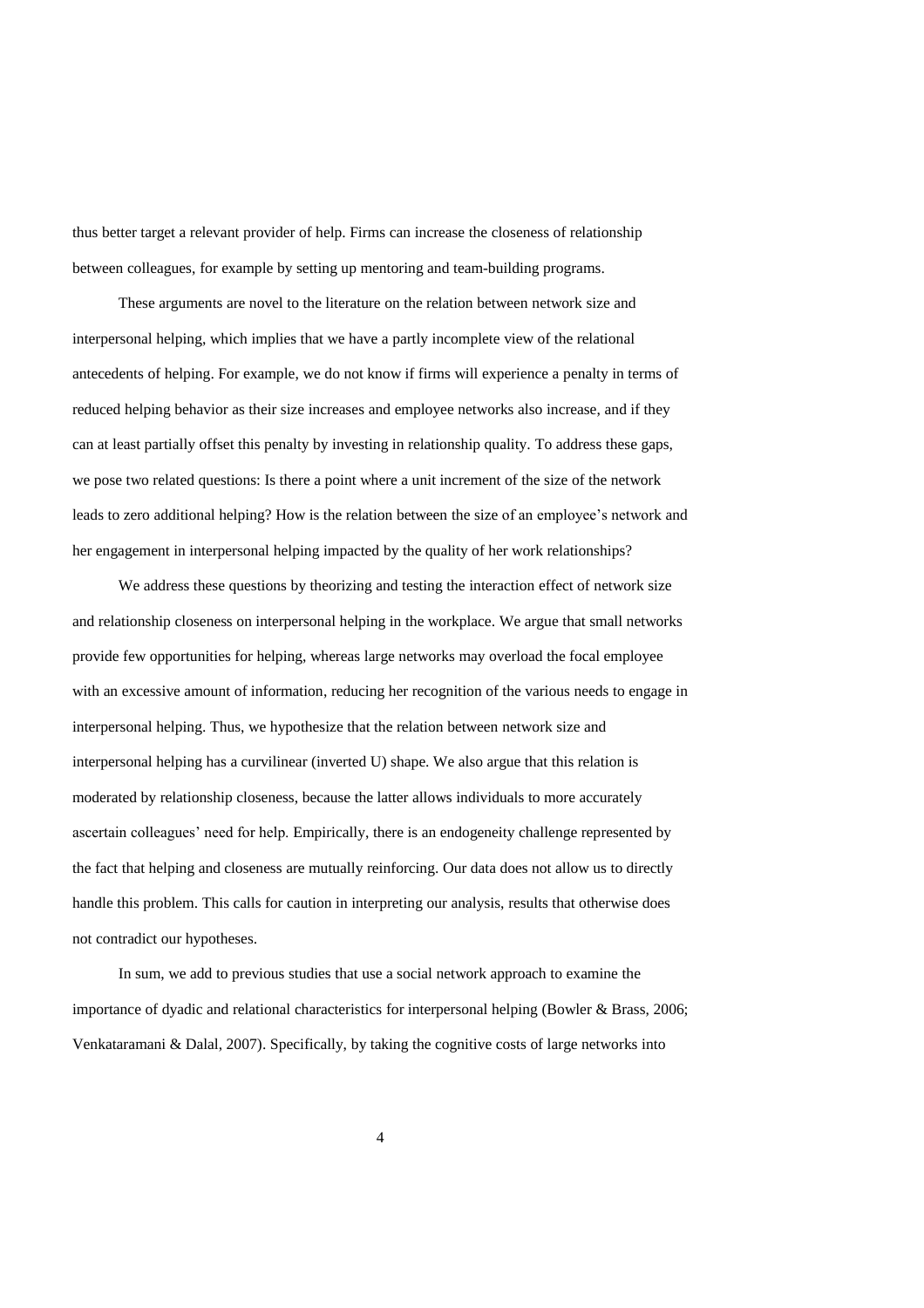account, we cast new light on how network size links to interpersonal helping in the workplace. Moreover, we introduce relationship quality as an important contingency for the realization of the helping potential of large networks. By doing so, we respond to Venkataramani and Dalal's (2007, p. 963) call for research looking at how "individual network characteristics […] interact with each other or with individual differences or attitudes and appraisals in affecting helping." More broadly, by highlighting the importance of relationship quality as an element that helps firms and their employees to cope with the cognitive costs of large networks we proffer new theory on the complementary nature of the structural (network size) and qualitative (relationship closeness) element (Settoon & Mossholder, 2002) of the relational antecedents of helping.

# **THEORY AND HYPOTHESES**

## **Network Size and Interpersonal Helping**

Interpersonal helping in the workplace involves cooperative behaviors, such as giving taskrelated advice, support, and assistance to a coworker who has been absent or has heavy workloads (Settoon & Mossholder, 2002; Van Der Vegt et al., 2006; Van Dyne & LePine, 1998; Venkataramani & Dalal, 2007). Much research on helping has been developed within the domain of organizational citizenship behavior (Organ, 1988; P. M. Podsakoff et al., 2000) and the related concept of prosocial organizational behavior (Brief & Motowidlo, 1986). Interpersonal helping in the workplace favors mutual learning and the sharing of best practices, enhances team spirit and cohesiveness, preserves relationships, and in turn leads to increased cooperation and higher organizational performance (P. M. Podsakoff et al., 2000; P. M. Podsakoff, Ahearne, & MacKenzie, 1997; Van Der Vegt et al., 2006; Van Dyne & LePine, 1998).

Prior research identifies a number of different antecedents of interpersonal helping, such as individual characteristics of actors (e.g., demographic variables, affective commitment), situational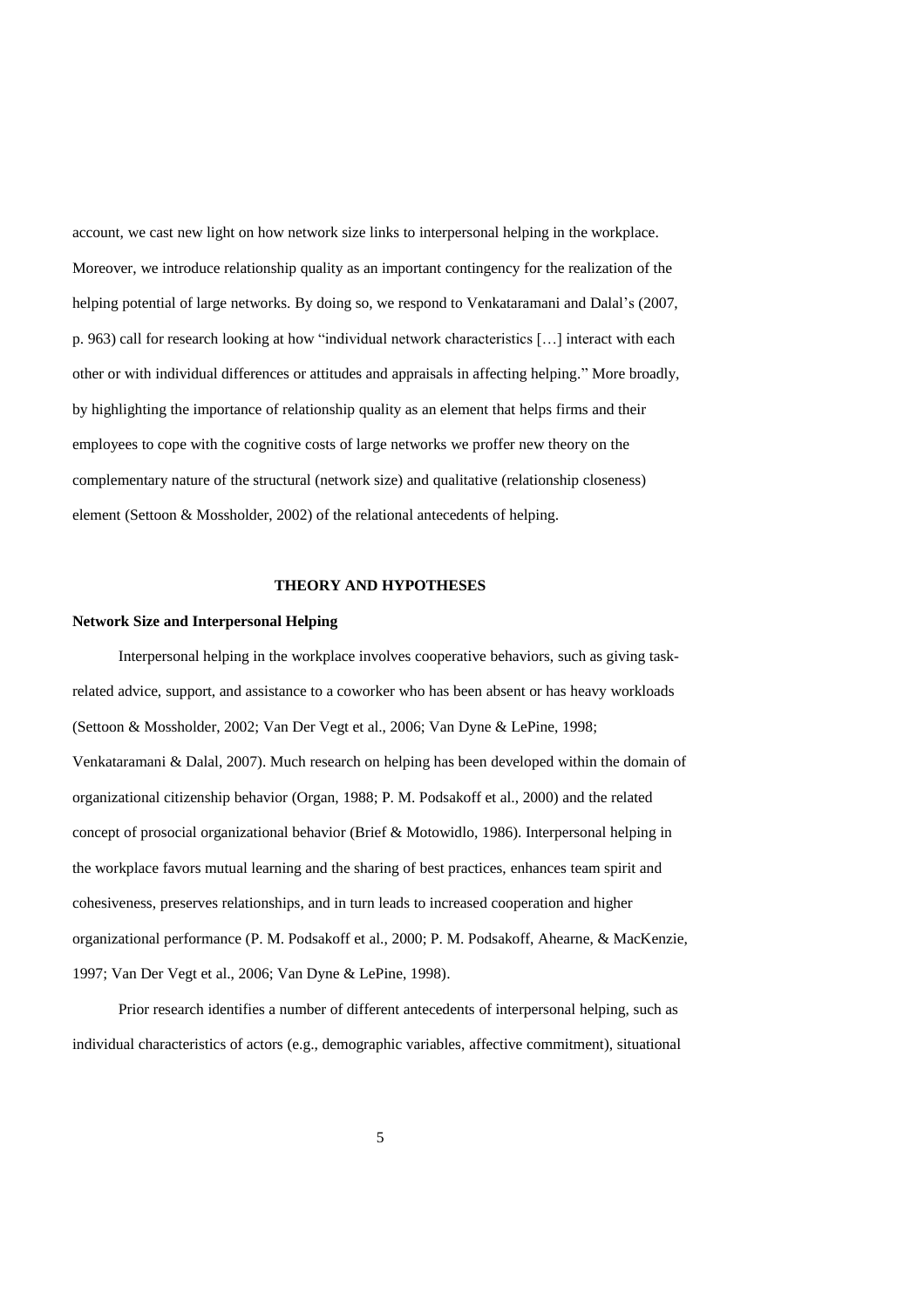variables (e.g., group cohesiveness, perceived support), and task-related variables (e.g., job satisfaction). More recently, the relational logic that underlies social network research has been applied to the context of interpersonal helping (Bowler & Brass, 2006; Settoon & Mossholder, 2002; Venkataramani & Dalal, 2007), based on the importnat idea that that social ties are to be conceived as conduits that allow for the mobilization of resources (Adler & Kwon, 2002; Kwon & Adler, 2014){Casanueva:2010tf, Casanueva:2013ts, Lin:1981uw, Wassmer:2012tp}. Thus, research on the relational drivers of helping has highlighted the size of the helper's network (Amato, 1990; Settoon & Mossholder, 2002) and the quality of his or her relationships with the recipients of help (Bowler & Brass, 2006; Venkataramani & Dalal, 2007) as two important antecedents.

Employees with large networks are in "the thick of things" and are focal points of communication (Freeman, 1979; Wasserman & Faust, 1994). Having access to a larger number of coworkers implies more opportunities for recognizing if some of them need help (Amato, 1990). Further, having a large number of contacts makes the focal employee potentially more likely to receive requests for help (Amato, 1990; Settoon & Mossholder, 2002). The reasons are that a central individual is known by several others, and that individuals with large networks tend to have more task-relevant resources, power, and status (Brass & Burkhardt, 1993), which increase the likelihood that they will receive requests for help (Burke, Weir, & Duncan, 1976). Thus, based on the logic that individuals with large networks are both more likely to receive help requests and better able to provide help, research has proposed a linear relation between network size and interpersonal helping (Amato, 1990; Settoon & Mossholder, 2002).

However, employees are also exposed to the cognitive costs that come from having large networks. Increasing the number of relations in a network increases the amount of information and ideas in the network (McFadyen & Cannella, 2004). Yet, employees have limited abilities to attend to information, and can only allocate a certain amount of attention to a certain number of activities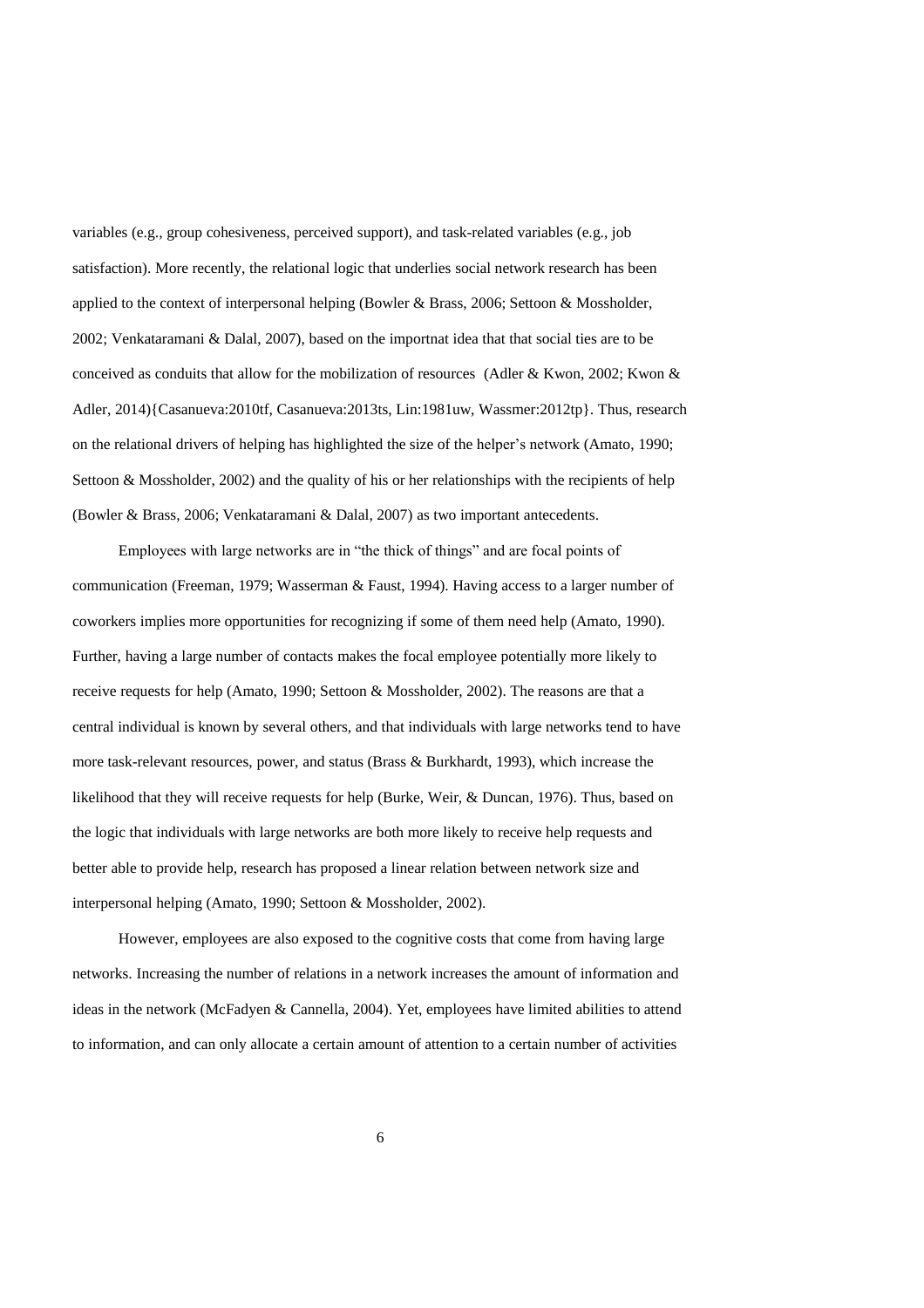(Ocasio, 1997; 2011; Simon, 1955). Thus, the higher the number of relations that an employee holds, the greater the total cognitive cost of stabling and maintaining those relations and processing the information that flows through them (McFadyen & Cannella, 2004).

Given the higher cognitive costs associated with large networks, we expect the realization of the helping potential of network size to be contingent on the focal employee's ability to process the information that is embedded in the network. Employees that are linked to few coworkers are not likely to be cognitively overwhelmed by their social networks, yet they will have few opportunities for recognizing instances where their help is needed. In contrast, employees that are linked to many coworkers are likely to receive so much information that they experience overload. How much information individuals can perceive, absorb, and process depends on the attentional resources they can allocate to this task. While the amount of such resources in part depends on personal characteristics (for example, intelligence, ease of concentrating, whether the individual is rested or tired) ultimately, attentional resources are limited, and at some point increasing information will result in overload.

As the number of network contacts increases, the focal employee will move closer to the point where her attentional resources are fully utilized. More colleagues will present their different needs. The focal employee will have to allocate attention to understanding these needs and will have to engage in actual helping behavior. As her attentional resources begin to be challenged, the amount of helping she will provide will increase at a decreasing rate. Research shows that information overload reduces information-processing performance (Davis, Lohse, & Kottemann, 1994; Hwang & Lin, 1999; O'Reilly, 1980). At some stage increasing the number of network contacts can lead to an actual drop in the amount of helping behavior that the focal employee provides. Too much information may be cognitively demanding to the point that the focal employee experiences confusion, which would both limit the ability to identify and process explicit or implicit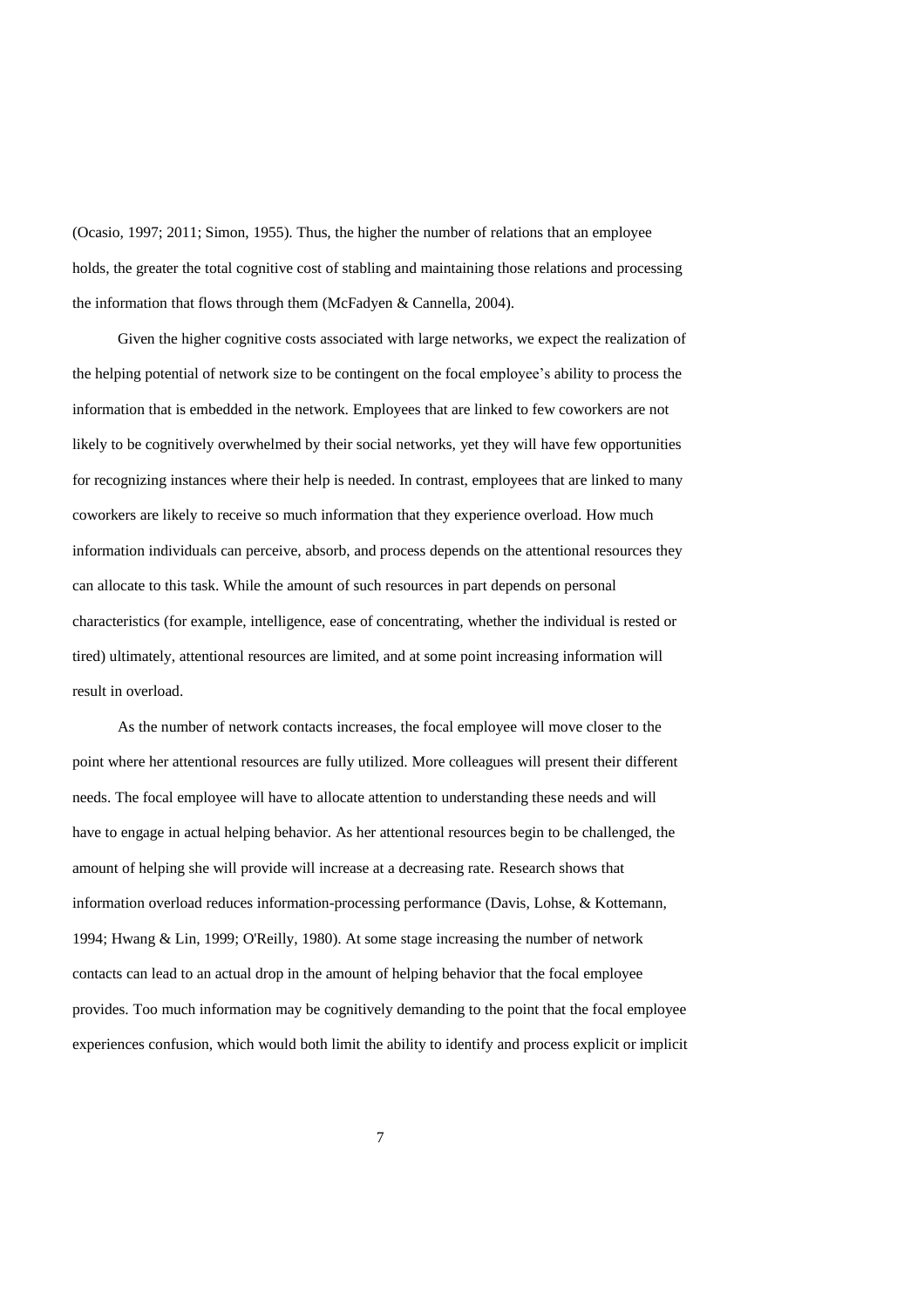requests for help, and in turn to engage in interpersonal helping behaviors. An additional reason why helping behavior increases at a decreasing rate and may even decline beyond a certain point is that focal employee has other tasks to attend to than helping colleagues. In sum, larger networks may, after a certain point, present limits and liabilities which exceed those arising from networks of an intermediate size, resulting in lower levels of help (Polley & Van Dyne, 1994). As a consequence, and different than Settoon and Mossholder (2002) and Amato (1990), we expect a curvilinear relation between network size and interpersonal helping, and hypothesize that networks of intermediate size result in higher levels of helping than relatively small or large networks.

*Hypothesis 1. There is a curvilinear relation between network size and interpersonal helping such that employees help more when their networks are of intermediate rather than small or large size.* 

# **The Moderating Effect of Relationship Closeness**

Research on the relational antecedents of helping has highlighted the quality of a relationship as a second, important aspect that may determine the extent to which employees engage in interpersonal helping. High-quality relationships, such as those characterized by close friendship (Bowler & Brass, 2006) or positive affect (Venkataramani & Dalal, 2007) foster the emergence of feelings of trust and mutual concern which lead to acceptance of short term inequity, increased reciprocity and, in turn, increased interpersonal helping. Thus, employees tend to be more helpful with those colleagues with whom they have high-quality relationships (Anderson & Williams, 1996; Bowler & Brass, 2006; Venkataramani & Dalal, 2007).

In particular, research has highlighted relationship closeness—that is, the degree of cognitive, emotional, and behavioral interdependence between two actors—as the "flagship variable of interpersonal relationship research" (2012, p. 565). Relatedly, an important discussion in network research has been developed around the idea of the "strength" of a tie (Granovetter, 1973;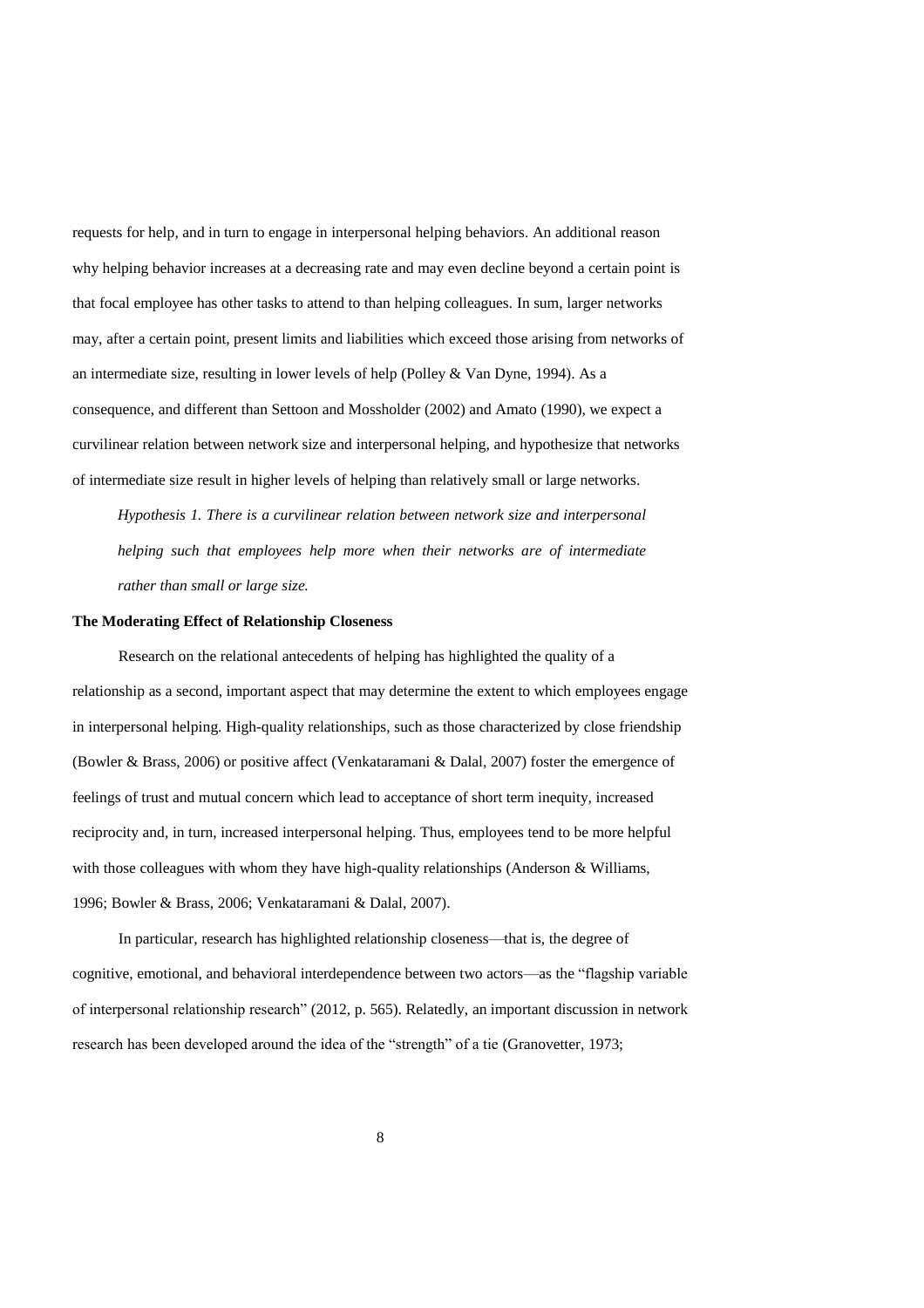Krackhardt, 1992), where the classic indicators of strength are the frequency, emotional closeness, and duration of a social relationship (Burt, 1997a). Given its direct link with the idea of closeness and affect, we specifically focus on emotional closeness as our indicator of quality in the relation between a help-provider and a help-seeker. However, in addition to the direct impact on helping which has been highlighted in previous research, we propose that relationship closeness should also have a moderating effect on interpersonal helping.

When two actors have a close relationship, they develop a greater knowledge of each other and, in turn, an improved ability to understand each other (Sternglanz & DePaulo, 2004). ThusFor example, research highlights that friends are better at reading each other's cues than strangers (Fleming, Darley, Hilton, & Kojetin, 1990; Stinson & Ickes, 1992). Further, research highlights that having a so called "theory of mind" (Premack & Woodruff, 1978)—that is, the activity of inferring another person's desires, intentions, knowledge, and beliefs—results in an increased mutual understandings, which in turn may lessen cognitive load by reducing information asymmetries, and facilitating social coordination (Bagozzi et al., 2013; N. Foss & Stea, 2014; C. D. Frith & Frith, 2008; U. Frith & Frith, 2003; Gallagher & Frith, 2003; Lenells, Stea, & Foss, 2015; Singer & Fehr, 2005). We expect that the improved understanding that characterizes close relationships will also have a significant effect for the actors involved in helping behaviors.

First, a help provider with a large network of emotionally close contacts should receive better requests for help than a help provider with an equally large network of more neutral contacts. As there will be an increased mutual understanding between the two actors (Sternglanz & DePaulo, 2004), an emotionally close help seeker will be better able to signal a potential request for help in a way that makes it easier for the help provider to understand the request, increasing the overall efficiency of the communication process and, hence, decreasing the risk of overload for the help provider. Second, a help provider with a large network of emotionally close contacts will be better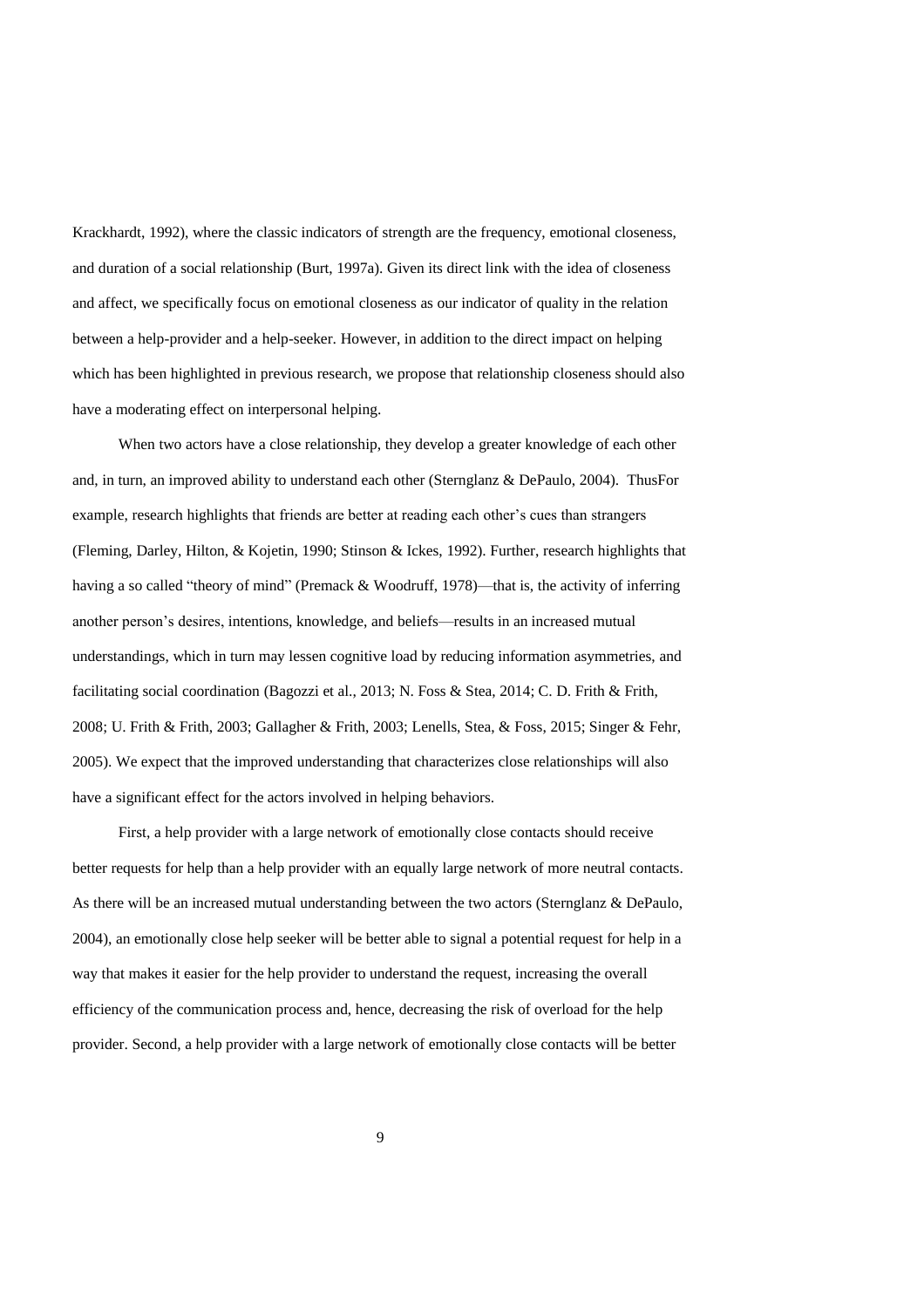able to decode, identify, and understand requests for help than a help provider with an equally large network of more neutral contacts. Increased mutual understanding from the side of the helper implies that the effort required for the identification of opportunities to help is lower, increasing the efficiency of the process, and in turn decreasing the risk of overload. In sum, by facilitating the signaling, search for, and recognition of opportunities to help, as well as the mutual understanding of the needs for helping and the abilities to help, high closeness reduces the overloading effect of large networks, resulting in higher levels of helping.

*Hypothesis 2. Relationship closeness moderates the inverse U-shaped relationship between network size and interpersonal helping.* 

## **METHODS**

# **Data Collection and Research Site**

The data used in this research were collected at the employee level in a single firm: This has the advantage of keeping constant external factors and firm-varying factors that might affect employees' engagement in interpersonal helping behavior. The firm that formed the site for our data collection is Chem-X (a fictitious name), a 93 employees, highly specialized, international chemical firm headquartered in Denmark. Chem-X focuses on the manufacturing and supply of compounds for pharmaceutical and personal care products. It is a highly vertically integrated firm that covers many parts of the value chain. Chem-X has a culture that emphasizes the role of informal, interpersonal relationships in the workplace. This makes it a promising context for the analysis of social structures. Furthermore, the sample size is appropriate for a complete network study based on survey data due to the fact that smaller samples may have limited statistical power, while larger ones risk generating poor quality data because of the effort required to complete network surveys.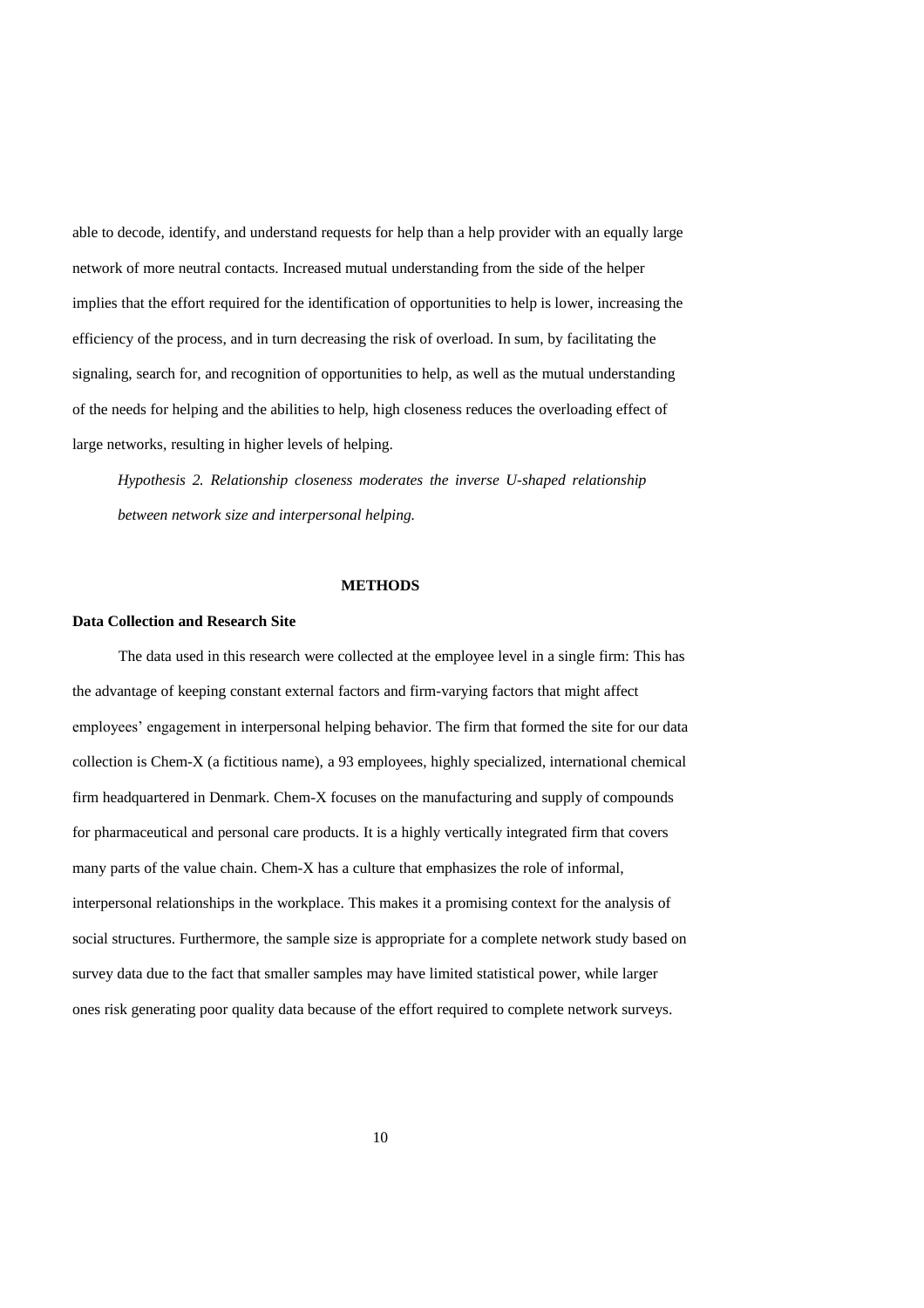Thus, prior research with similar data has consistently used samples of comparable size (Carnabuci & Dioszegi, 2015; Mehra, Kilduff, & Brass, 2001).

At the time of data collection effort, the firm was planning a major re-organization of its physical layout, and was interested in learning more about the determinants of interpersonal helping behavior in order to factor this insight into the reorganization of office layout and space. The data collection was conducted in close collaboration with the firm, and Chem-X provided full access to all employees and managers for the purposes of the study. Our main point of contact in the firm was the HR director, but we also conducted a number of interviews with employees, middle-managers and top-managers of the firm, both before submitting the questionnaire, and after conducting the survey.

The data were collected through a web-based questionnaire, which we developed on the basis of a focused literature review. We based the network part of the questionnaire on Burt's (Burt, 1992) design, and used the standard method of name-generator and name-interpreter items (Marsden, 1990). Respondents were first asked to generate a list of contacts with whom they have a relationship, and then asked to further characterize their relationship with each listed person. All questions were translated in Danish and back-translated in English so as to reduce the risk of comprehension problems (Brislin, 1986). Finally, the questionnaire was pretested both with management scholars and with representatives of Chem-X to ensure that our items and the wording was easily understood, and made sense within the firm.

In March 2012, a questionnaire was distributed to all 93 employees. The invitation to respond to the questionnaire was uploaded on the front-page of the intra-net of the firm with a link to the survey-instrument. In addition, all employees in the firm received a personal email from the CEO and HR-director urging them to respond to the questionnaire. After a week a reminder was submitted to all employees that had not responded at that time, and they were given one more week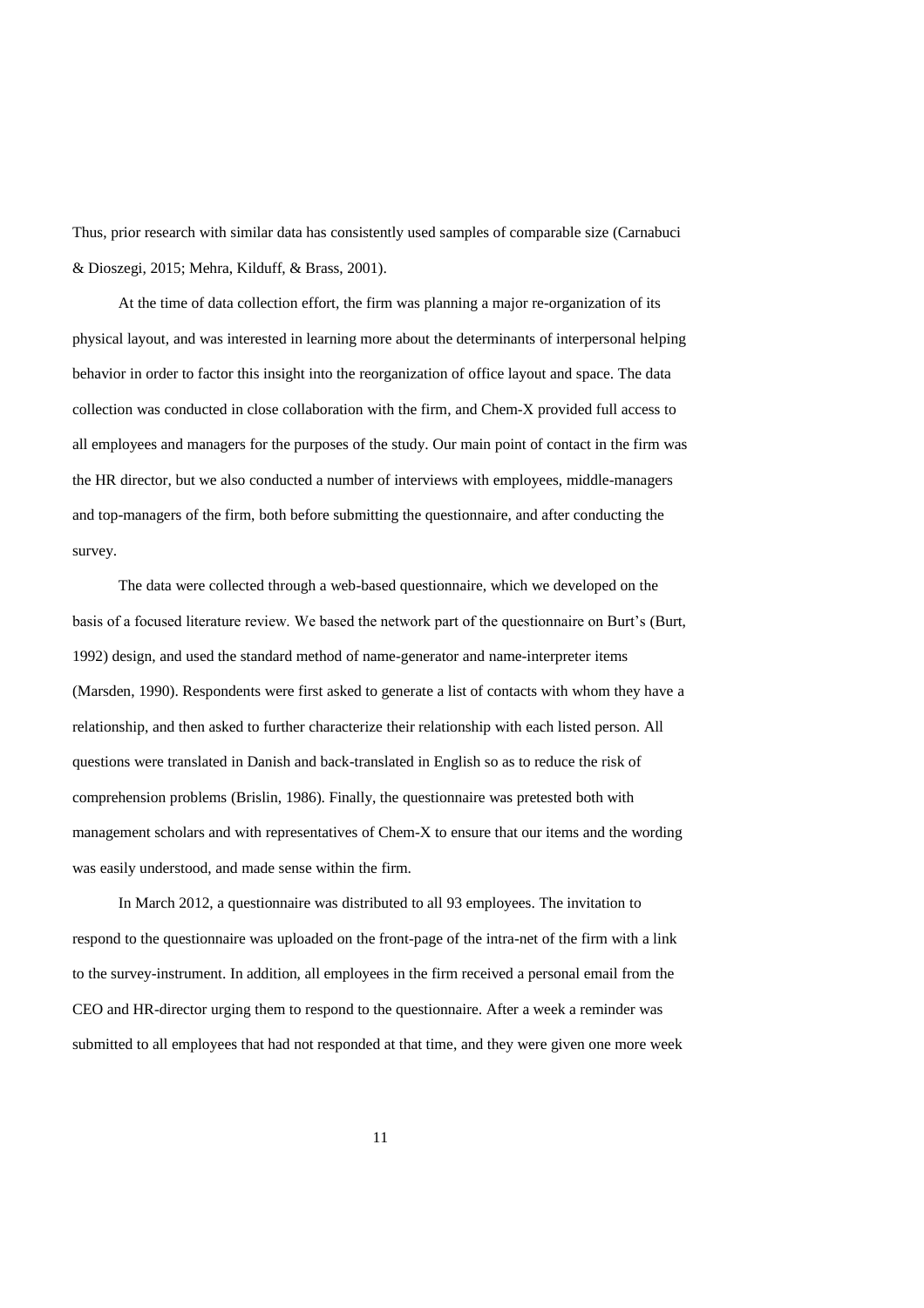to respond before closing the survey. In addition to the questionnaire submitted individually to all employees, we collected interpersonal helping-rating data by means of a separate questionnaire sent to the 15 managers in the firm that had employees referring directly to them. The response rate was 86 percent for the questionnaire sent to all employees, and 80 percent for the questionnaire sent to the managers. Because of missing values, the final number of cases used in the data analysis was 68. For 45 of those 68 employees whose responses we use in this research, we received both individual self-assessment of interpersonal helping, and the manager's assessment of the same behavior.

We examined the risk of nonresponse bias in different ways. We discussed the results and demographic breakdown of respondents (e.g., in terms of their age, education, tenure, and gender) with firm representatives that assured us that there were no visible biases differentiating those responding to the survey from the overall distribution of employees in terms of demography. Furthermore, we conducted a wave analysis in terms of comparing the demographic variables for early ( $1<sup>st</sup>$  week respondents) and late respondents ( $2<sup>nd</sup>$  week respondents) (Rogelberg & Stanton, 2007). The assumption is that the group of late respondents will be more similar to the nonresponding group than the group of early respondents. However, an analysis of variance (ANOVA) of the difference in means for the two groups for the demographic variables showed that the hypotheses of differences in the means can all be rejected (F-values  $\lt 2$ ). These tests make us confident that our data do not suffer from major problems of nonresponse bias.

# **Measures**

The survey data includes both individual employee's self-reported perceptions and selfassessment of behavior, and managers' assessment of employee behavior. Specifically, each employee provided demographic information, information on their work-related network, and perceptual responses on items related to affective commitment, collaborative climate, job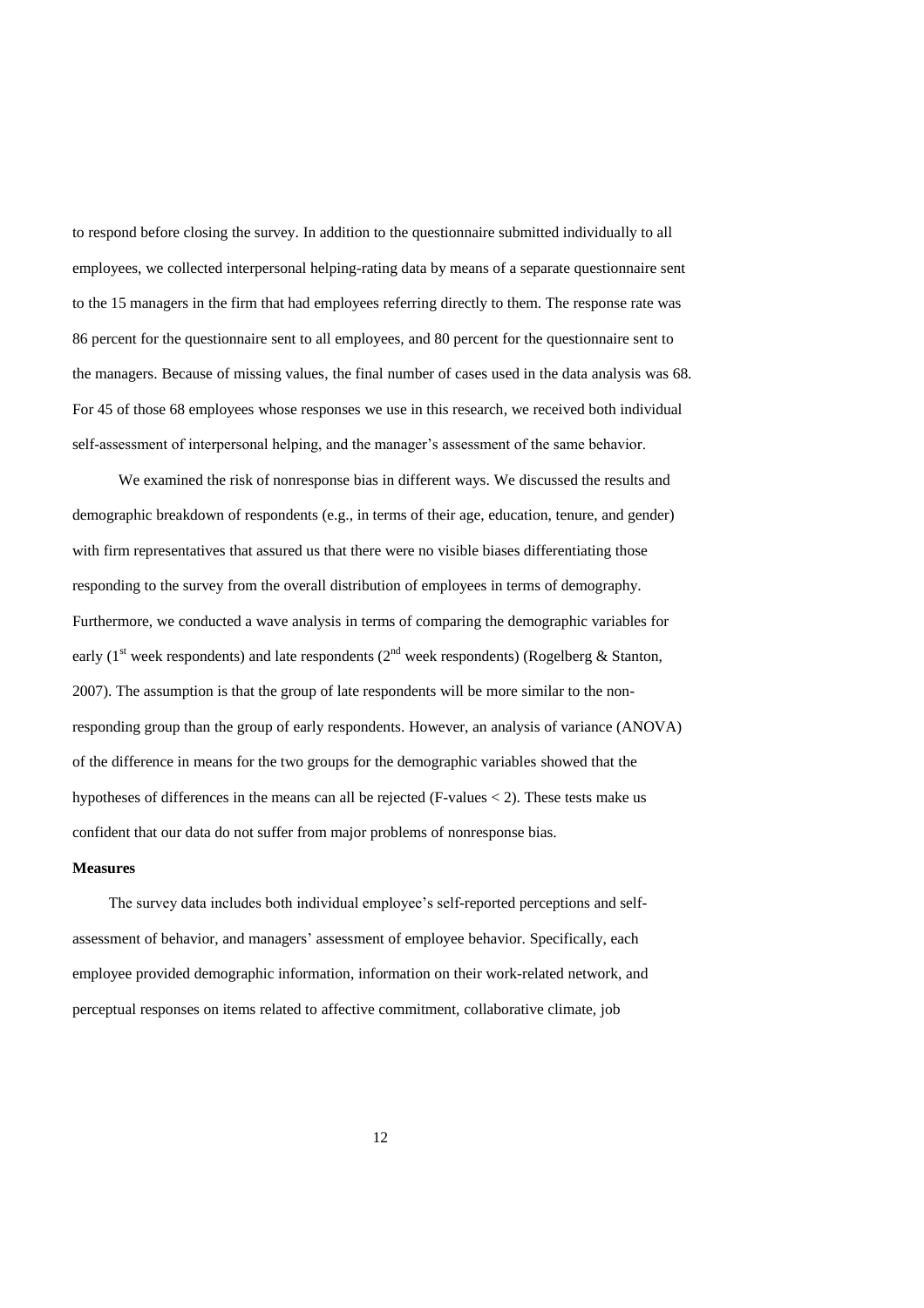satisfaction, as well as self-assessment of their helping behaviors. In addition, employees' engagement in interpersonal helping was also assessed by managers.

In the statistical model, we use the self-reported employee data (including their own assessment of helping behavior) to maximize the number of included observations. Although such self-reported measures have well-known weaknesses they remain an accepted way of capturing perceptions and behaviors among employees (Howard, 1994). In particular, it has been argued that employees are optimally suited to self-report creativity, knowledge flows and, similarly, other work-related aspects where they are, in fact, the only ones who are aware of the subtle things they do in their jobs (Janssen, 2000; Reinholt, Pedersen, & Foss, 2011; Shalley, Gilson, & Blum, 2009). A similar logic should also apply to helping behaviors in the workplace, where each employee is arguably the one that is better aware of the amount and usefulness of help she is offering on a daily basis. Furthermore, although self-reported measures are subject to bias, they have been found to correlate substantially with supervisory ratings—see Axtell et al. (2000), for an example on employee creativity. As outlined below, this is also the case in this study.

Common method bias is an obvious limitation of self-reported measures. However, the questionnaire consisted of different scales and some of them were reversed, which diminishes the risk of biases. In addition, we performed a number of statistical analyses to assess the severity of common method bias. First, a Harman's one-factor test on the items indicated that common methods bias was not an issue. That is, multiple factors were detected and the variance did not merely stem from the first factors (P. M. Podsakoff & Organ, 1986). In fact, the items included in the model form several factors with an eigenvalue  $> 1$ , and the first two factors only capture 27 percent and 12 percent of the total variance, respectively. Second, we ran a confirmatory factor analysis where all 16 items loaded on the same factor (a Single Factor Model). The assumption is that the existence of a single factor that is the common denominator across all items reflects the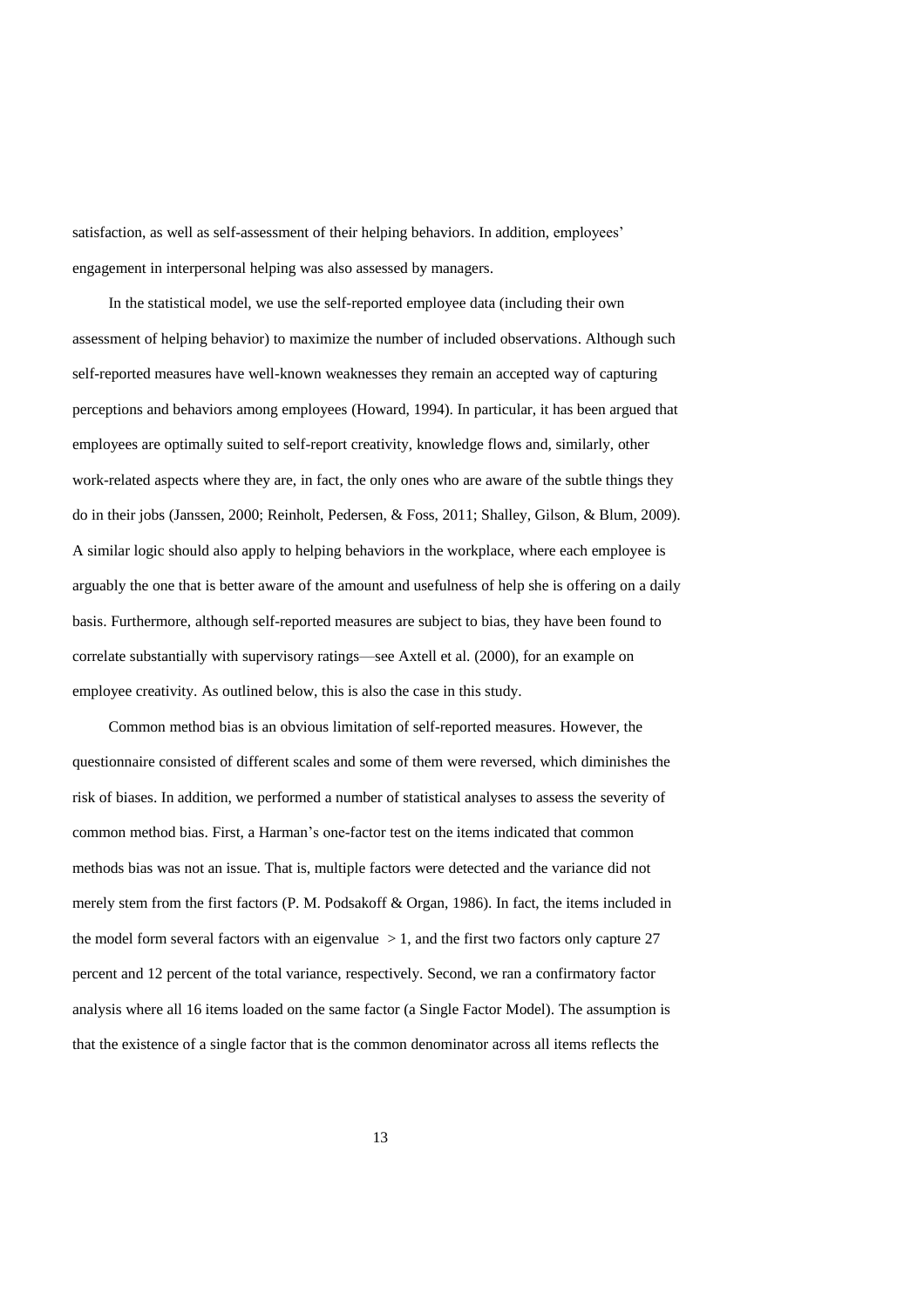presence of a common method bias (P. M. Podsakoff, MacKenzie, Lee, & Podsakoff, 2003). However, in our case the goodness-of-fit statistics is highly unsatisfactory for the Single Factor Model capturing the common method bias (GFI =  $0.68$ , NFI = 0.39 and RMSEA = 0.17) which makes us confident that our data do not suffer from common methods bias. Third, the fact that for the dependent variable (interpersonal helping) we can match individual employee self-assessments with managers' assessment for the same individuals allows us to test for inter-rater reliability. Conducting such an inter-rater reliability test results in high and satisfactory values for the Kappacoefficient—a measure of the agreement between the two raters (Gwet, 2014).

The statistical tests do not eliminate the threat of common method bias. However, they suggest that our results are not driven predominantly by common method variance. Moreover, our results are based on complex estimations that involve multiple independent variables and interaction terms. It has been argued that it is highly unlikely that the results of such models emerge solely as a result of common methods bias (Evans, 1985; Siemsen, Roth, & Oliveira, 2010).

# **Dependent Variable**

*Interpersonal helping.* Research highlights that extra-role behavior can be differentiated from in-role behavior (Brief & Motowidlo, 1986; Organ, 1988; Van Dyne & LePine, 1998). Other research, however, has questioned this differentiation in the context of citizenship behaviors (MacKenzie, Podsakoff, & Fetter, 1991; Morrison, 1994; P. M. Podsakoff et al., 2000). As have previous researchers (Anderson & Williams, 1996), we study interpersonal helping in the workplace without making an explicit distinction between in-role and extra-role helping.

Interpersonal helping is a multi-item measure that is based on the employees' self-assessment of their helping behavior. Individual employees were asked to indicate on a seven-point scale  $(1 =$ completely disagree and  $7 =$  fully agree) their assessment concerning the following questions on interpersonal helping from Settoon and Mossholder (2002): "I help colleagues with work-related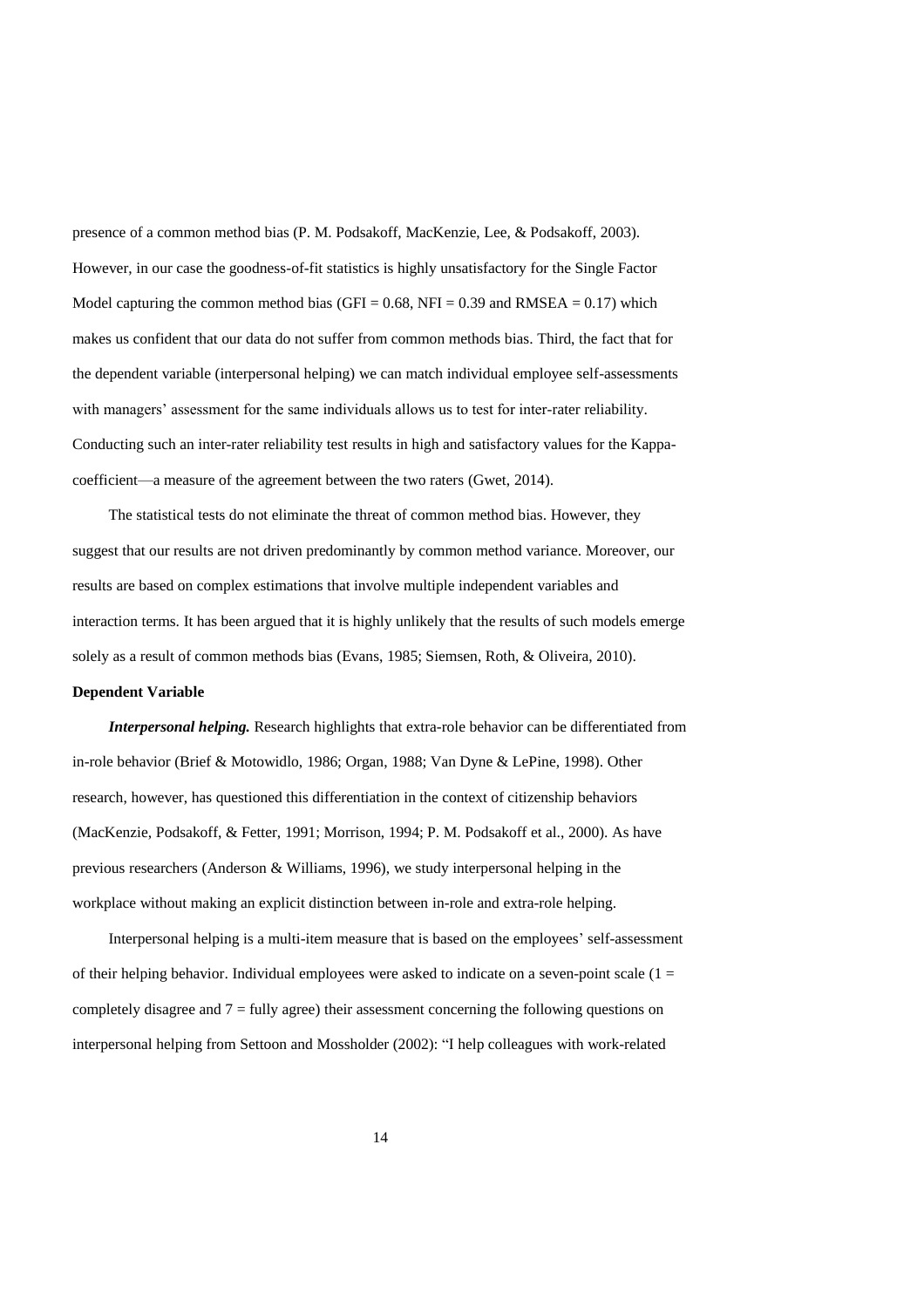issues", "I help colleagues with work when they have been absent" and "I help colleagues with heavy workloads." The obtained Cronbach alpha-value for this construct was 0.74, and in the confirmatory factor analysis the construct obtained strong reliability, with values of 0.81 for composite reliability (CR) and 0.58 for average variance extracted (AVE). All these measures indicate that the construct is highly reliable and characterized by convergent validity.

In addition, managers have been asked to assess employees' engagement in helping behavior. However, since each manager was asked to assess several employees, we decided to use a reduced set of items in order to limit respondent fatigue. Thus, each employee was assessed on the same seven-point scale for two of the items listed above, namely: "The employee helps colleagues with work-related issues" and "The employee helps colleagues with heavy workloads." (with CR=0.78 and AVE=0.80 for this construct). For 45 employees we could match the responses from employees and managers. When conducting the inter-rater reliability analysis on these two items we found a weighted Kappa-coefficient of 0.58 and 0.65, respectively, which is satisfactory (Gwet, 2014).

# **Independent Variables**

*Network size***.** We asked each respondent to identify those colleagues in Chem-X (indicating their name and department) with whom he or she had "communicated the most regarding workrelated topics" in the last year. The item was based on the work of Burkhardt and Brass (1990), and is chosen in line with the idea that through general work-related conversations employees develop a better understanding of each other's work-related problems and difficulties, which in turn may stimulate the emergence of interpersonal helping behaviors.

Based on this information we created a matrix on the network relations (relation or not  $= 1/0$ ) among the employees that have either responded themselves or been listed by others. Since all ties might be vehicles for creative behavior, we symmetrized the matrix following the rule that when either member of a pair nominated the other, the pair was considered to have a tie (Mehra et al.,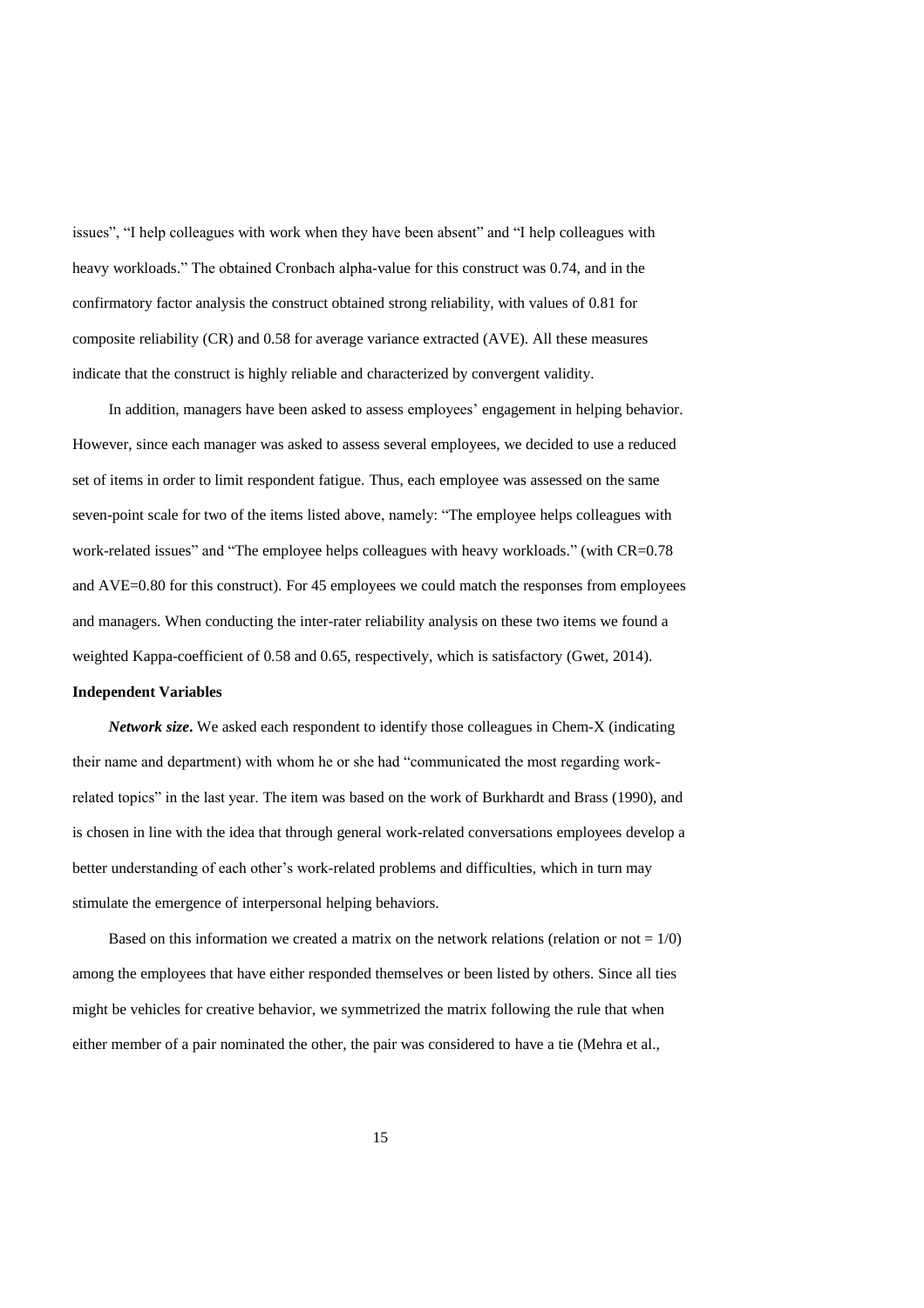2001; Reagans & McEvily, 2003). The total number of ties varies between 2 and 22. We used the contacts' own responses as our source of information on the relation between ego's contacts. By so doing, we avoid the distortions that characterize network data based on ego's assessment of alteralter relations (Kumbasar, Rommey, & Batchelder, 1994).

Network size is measured as "degree centrality" (Freeman, 1979), which counts the number of ties of each node in the network (Freeman, 1979; Wasserman & Faust, 1994). The squared value of degree centrality is added in order to test the non-linear relationship between network size and helping behavior suggested in Hypothesis 1.

*Relationship closeness.* Defined as the degree of cognitive, emotional, and behavioral interdependence between two actors, relationship closeness has been recognized as a key variable of interpersonal relationship research (A. Aron, Aron, & Smollan, 1992; A. Aron, Aron, Tudor, & Nelson, 1991; Dibble et al., 2012). As in previous research, relationship closeness is assessed for each relationship with the emotional closeness item of the classic tie strength measure (Burt, 1992; 1997a): "How close is your relation with this colleague?". The item was measured on a seven-point scale (1 = very distant and  $7$  = very close) for each relationship. If the respondent listed more than one tie, the average was calculated across the listed relationships to create an overall measure of relationship closeness of all work-related ties for each respondent.

Note that this measure only captures closeness for the relationships reported by the focal employee (ego), and not for those reported by his or her network contacts (alters). Thus, we capture closeness based on the ties that are listed by ego, while our measure of network size includes also the undirected ties. The logic behind this is that while on the one hand all employees (that is, both ego and alters) may trigger helping behaviors (for example, in the case of alters by signaling the need for help, or in the case of ego by spontaneously recognizing that need), on the other hand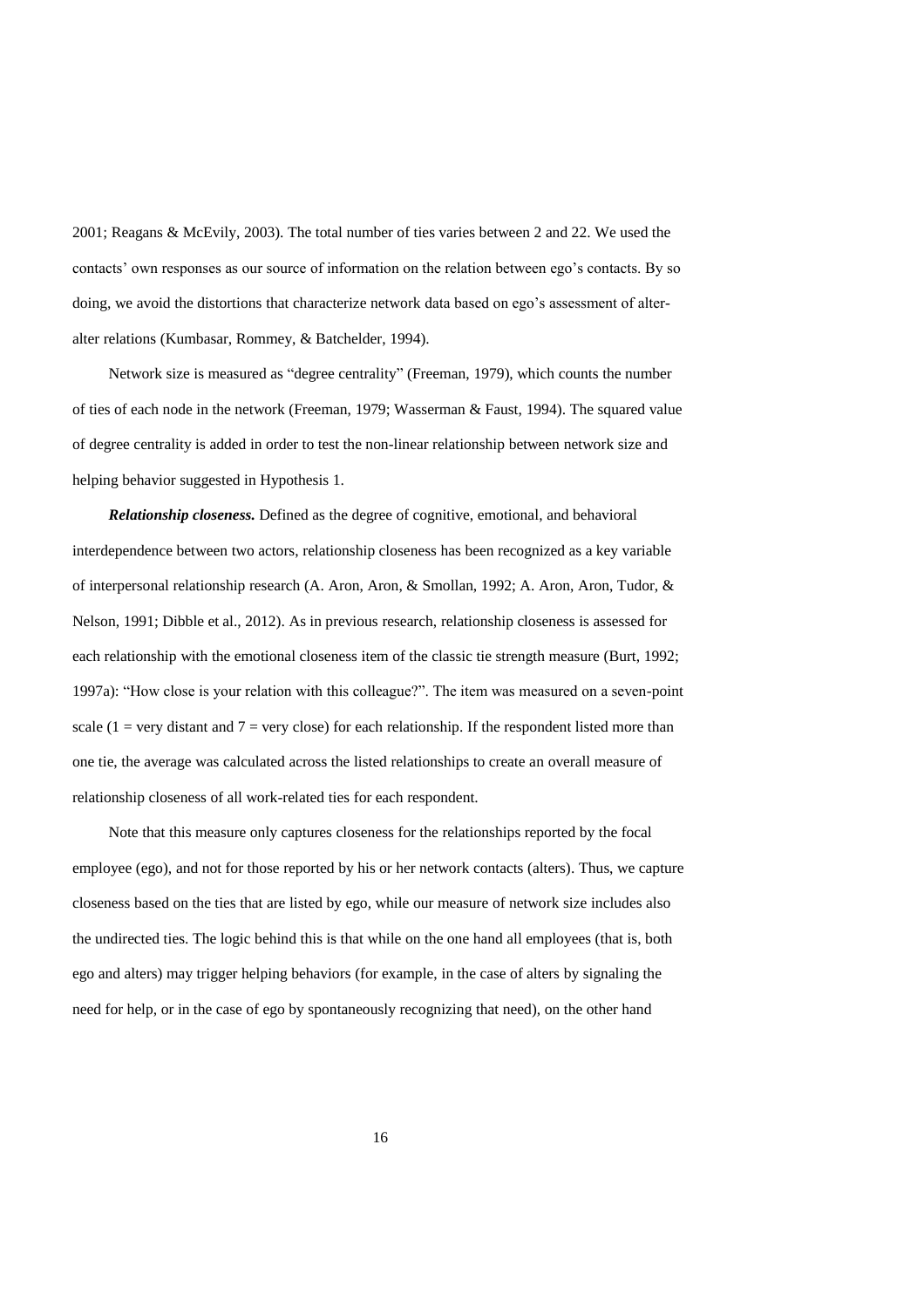relationship closeness is likely to play a major role on ego's engagement in helping only if it is perceived by ego.

### **Control Variables**

A number of controls are included in order to tease out the effect of potential alternative drivers of interpersonal helping behavior. In line with Podsakoff et al. (2000) our control variables are grouped along three main dimensions: Individual characteristics, situational variables, and taskrelated variables. We also added a fourth, relationship-based dimension as it has been discussed by research on the relational antecedents of helping (Bowler & Brass, 2006; Settoon & Mossholder, 2002; Venkataramani & Dalal, 2007).

*Individual characteristics.* The first group of control variables captures the individual attributes of the actors. *Affective commitment* is included in the model since it is a key variable capturing individual attributes of the actors in previous studies (P. M. Podsakoff et al., 2000). Affective commitment is a single item measure based on the question from Meyer, Allen, and Smith (Meyer, Allen, & Smith, 1993): "I really feel as if this department's challenges are my own." Also the *tenure* of the respondent is included as the experience that follows from tenure may be positively related to helping behavior (P. M. Podsakoff et al., 2000).

*Situational variables.* The second group of control variables is situational variables where research highlights that organizational context and work environment impact on employees' engagement in interpersonal helping behavior (P. M. Podsakoff et al., 2000). Specifically, a work environment where communication, cooperation and mutual respect are promoted may reinforce feelings of reciprocity and cohesiveness which in turn may facilitate helping behavior (Brief & Motowidlo, 1986). We have thus included the variable of *collaborative climate* to capture this aspect. Collaborative climate consists of three items from Ramaswami (1996), namely, "Management encourages cooperation between employees", "Management fosters an environment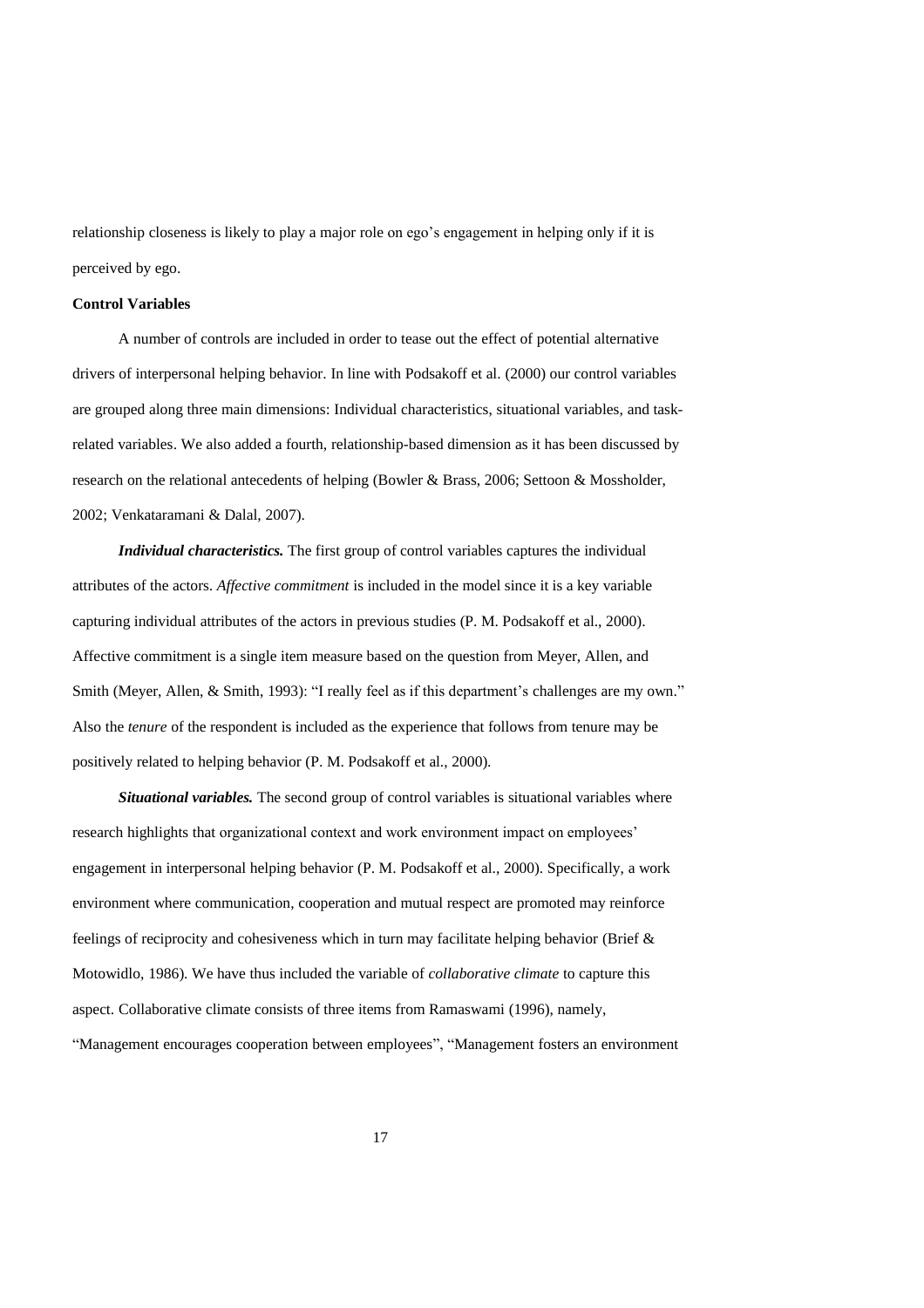where members respect each other" and "Management encourages work-related discussions between members," that also perform very well in forming a construct for collaborative climate (CR=0.90, AVE=0.74).

*Task-related variables.* The third group of controls are task-related variables where feelings of satisfaction have been highlighted as another potentially important antecedent of helping behavior (Brief & Motowidlo, 1986; P. M. Podsakoff et al., 2000). *Job satisfaction* was measured with four items from the Minnesota Satisfaction Questionnaire (MSQ) that tap individual liking of the job (Bowler & Brass, 2006). The four items are: "All in all, I am satisfied with my job", "In general, I like my job", "My job is interesting", and "In general, I like working here". These four items form together a construct of job satisfaction (CR=0.85, AVE=0.59). *Support functions* is also added as a control variable as some tasks are per definition more oriented towards helping than others. This is a dummy variable for those employees working in the IT and HR-departments (coded 1 while all others have been coded 0).

*Relational variable.* Finally, greater *frequency of interaction* has been found to matter in terms of facilitating cohesiveness within the group (Burt, 1997a), and, in turn, providing more opportunities for helping (Amato, 1990; Venkataramani & Dalal, 2007). Thus, frequency of interaction in the relationship was added as a control variable. Frequency of interaction is assessed for each relationship with the frequency item of the classic tie strength measure (Burt, 1992; 1997a): "How often do you communicate with this colleague?". The item was measured on a ninepoint scale  $(1 = \text{almost never and } 9 = \text{multiple times a day})$ . For each individual respondent that have listed more than one relationship, we calculated the average of the listed relationships for frequency.

# **RESULTS**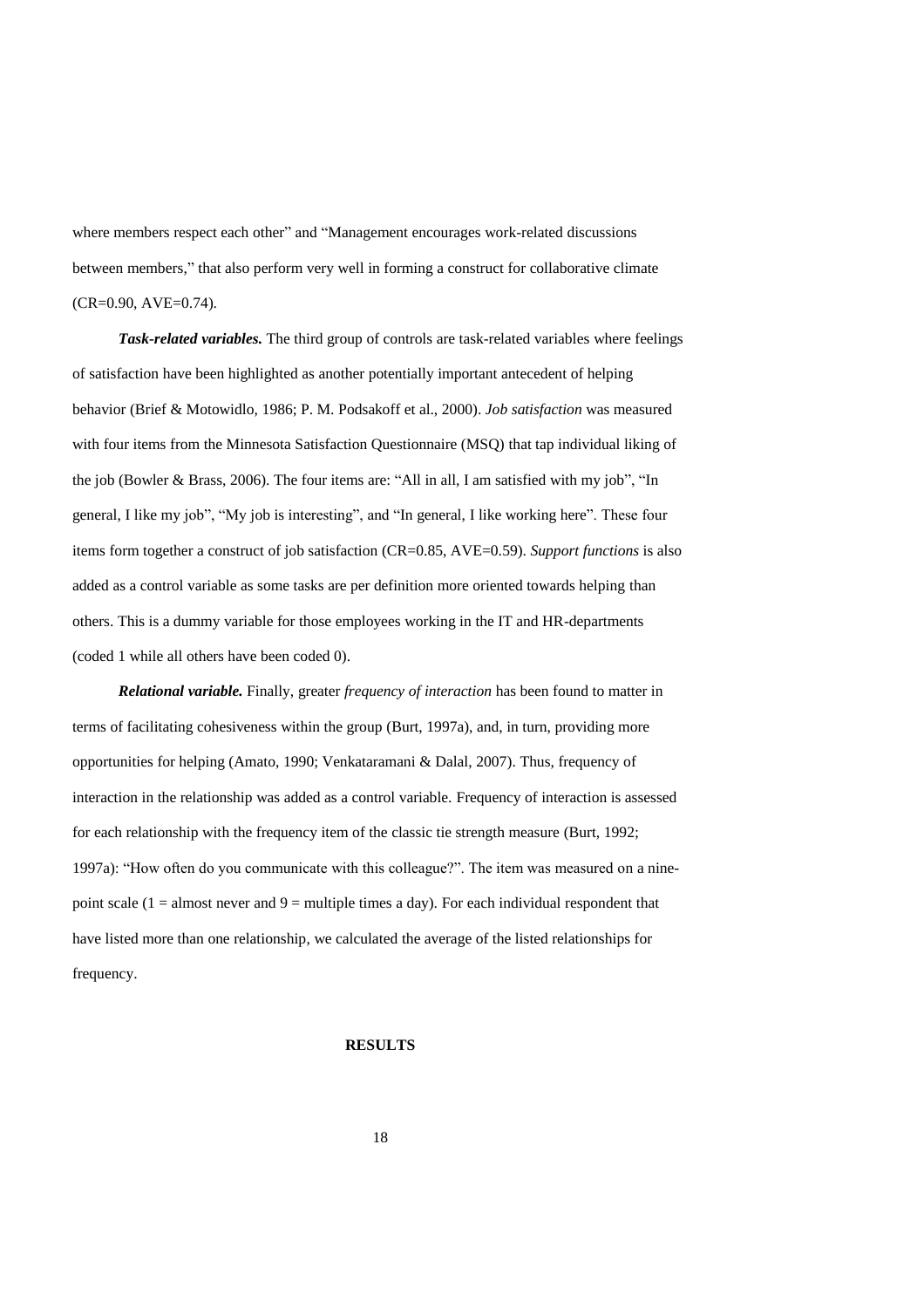The correlation matrix is shown in Table 1, and includes descriptive statistics for all variables. None of the independent variables have correlations that indicate problems of multicollinearity, as all of the correlations among the independent variables are below the commonly accepted threshold of 0.4.

In addition, the AVE-values for the reflective constructs are listed in the diagonal of the correlation matrix and the fact that these AVE-values are higher than the binary correlations among all the listed variables indicate discriminant validity of our constructs.

# ------------------------------ *Insert Table 1 here* ------------------------------

We ran hierarchical regression to test the proposed hypotheses. Several checks were done to verify that the assumptions of the regression model were met, including examining variance inflation factor (VIF) values, residual plots, and normal probability plots of the residuals. Model 1 is our base-line model that includes the main effects of the two variables—network size and relationship closeness—and the six control variables. In Model 2 we add the squared term of network size to test the curvilinear relationship proposed in Hypothesis 1. Hypothesis 2 is tested in Model 3, where the interaction effect between relationship closeness and the curvilinear specification of network size is added. The results are presented in Table 2.

#### ------------------------------ *Insert Table 2 here* ------------------------------

It appears from Model 1 that the included variables explain no less than 53% of the variation in interpersonal helping behavior ( $F = 8.54$ ,  $p < 0.001$ ). This is due to the significant effects of affective commitment, job satisfaction, and supply functions, and to the relatively high ratio of explanatory variables to observations in the dataset. It is further noticeable that network size as a main effect does not have a significant impact on interpersonal helping behavior. This might be due to the fact that network size does not entail a uniform effect along the scale, but rather differing effects on helping behavior. Therefore, when the squared term of network size is introduced in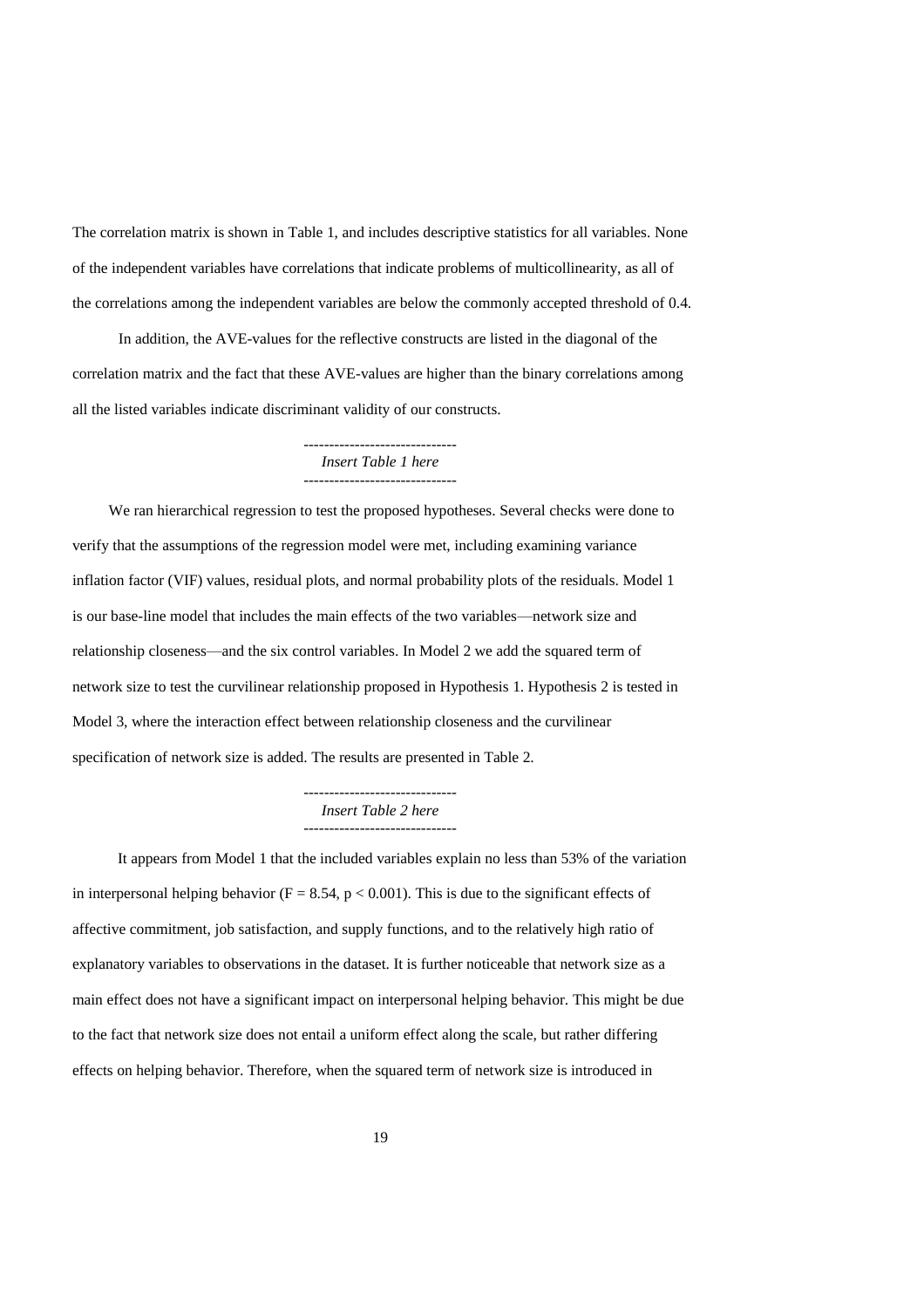Model 2, both the first order and second order effect of brokerage becomes significant. Specifically, the first order effect turns positive (β = 0.17, p < 0.05) and the second order effect turns negative (β  $= -0.01$ ,  $p < 0.05$ ), while the other variables basically remain the same. This is also reflected in the increase in R-square from 0.53 to 0.58, and in the significant result of the F-test of the increment in the R-square (F = 5.88,  $p < 0.01$ ).

In all, Model 2 indicates support for Hypothesis 1 that interpersonal helping behavior is higher for those employees that have an intermediate network size. The positive first order effect indicates that first helping behavior increases with the increase in network size, but only up to a certain point where increased network size is negatively related to helping behavior as indicated by the significant negative second order effect. It is also noticeable that, in line with prior research findings (Anderson & Williams, 1996; Bowler & Brass, 2006; Venkataramani & Dalal, 2007), relationship closeness turns significant ( $\beta = 0.18$ , p < 0.05) in this model, while the variable is at the brink of becoming significant in the other models ( $p < 0.10$ ).

The full model is specified as Model 3, which includes the interaction effect between relationship closeness and the squared term of network size. In order to reduce problems of multicollinearity both variables (relationship closeness and network size) were mean-centered before creating the interaction term. The VIF-values listed in Table 2 measure how much the variance in the coefficient is increased because of collinearity. A commonly accepted threshold for the existence of problems of multicollinearity is when VIF-values are at 6 and above. In Model 3 with all our interaction effects, the highest VIF-value is 5.14, indicating the absence of a problem of multicollinearity. The stability in the coefficients across the three models indicates the same thing.

The curvilinear relationship of network size remains in Model 3, with the coefficients being even larger than in Model 2. Further, the F-test of increment in the R-square (F=12.19, p < 0.001) indicates that Model 3 is superior to Model 2. Model 3 explains more than two thirds of the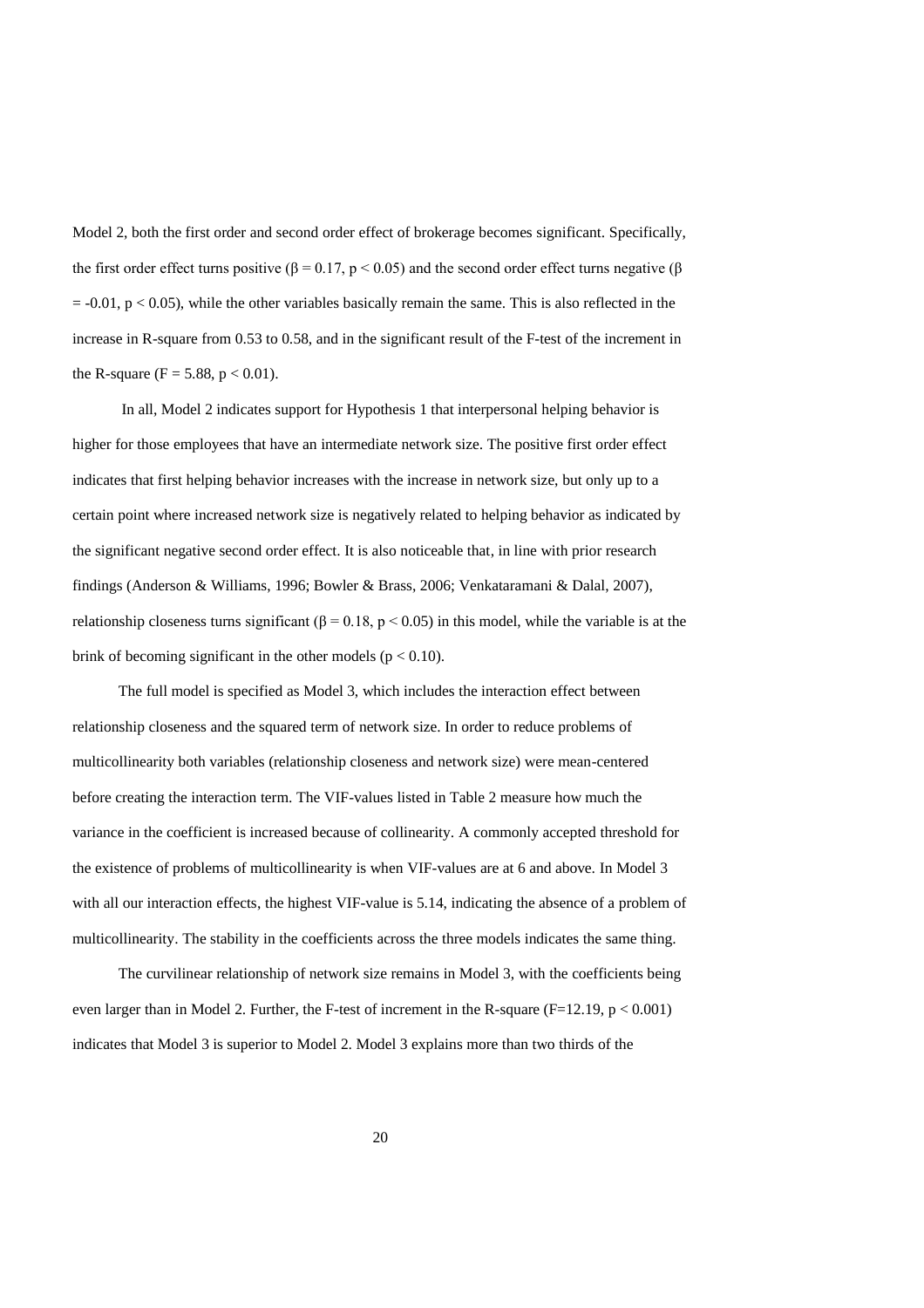variation (70%) in interpersonal helping behavior, and obtains a very satisfactory goodness-of-fit for the whole model (F-value of 12.21,  $p < 0.001$ ). Notice that the interaction effects between the curvilinear specification of network size and relationship closeness also become significant, in line with Hypothesis 2.

Since the sum of direct and moderating effects of network size and relationship closeness may be hard to interpret from the coefficients, it is customary to draw the relationship in a graph as shown in Figure 1. Figure 1 is based on the coefficients of Model 3, and shows that relationship closeness matters. Specifically, the effect of network size on interpersonal helping is higher for those employees that are on average closely connected to their colleagues, indicating support for Hypothesis 2. One aspect is striking from Figure 1: The pattern is very different for those employees that have high closeness in their relationships with colleagues. While the inverse Ushaped effect is particularly strong for employees with low closeness, it seems that the improved mutual understanding that characterizes very close relationships may completely offset the negative effects of overload proposed in Hypothesis 1. This could also suggest that the linear relationship identified by Amato (1990), and Settoon and Mossholder (2002) may apply particularly to contexts where the provider and beneficiaries of help have developed high quality relationships.

Among the control variables, job satisfaction is consistently significant over all the presented models. This confirms prior research highlighting job satisfaction as an individual attitudinal variable that predicts helping behaviors (P. M. Podsakoff et al., 2000). Similarly, and in line with prior research (P. M. Podsakoff et al., 2000), affective commitment is also significant in Model 1 and 2. Our results on support function may seem less intuitive: Employees working in support functions (IT and HR) score significantly lower than all other employees in terms of interpersonal helping. A possible explanation is that these employees implicitly consider helping as a normal dimension of their in-role function rather than as a specific behavior that can be assessed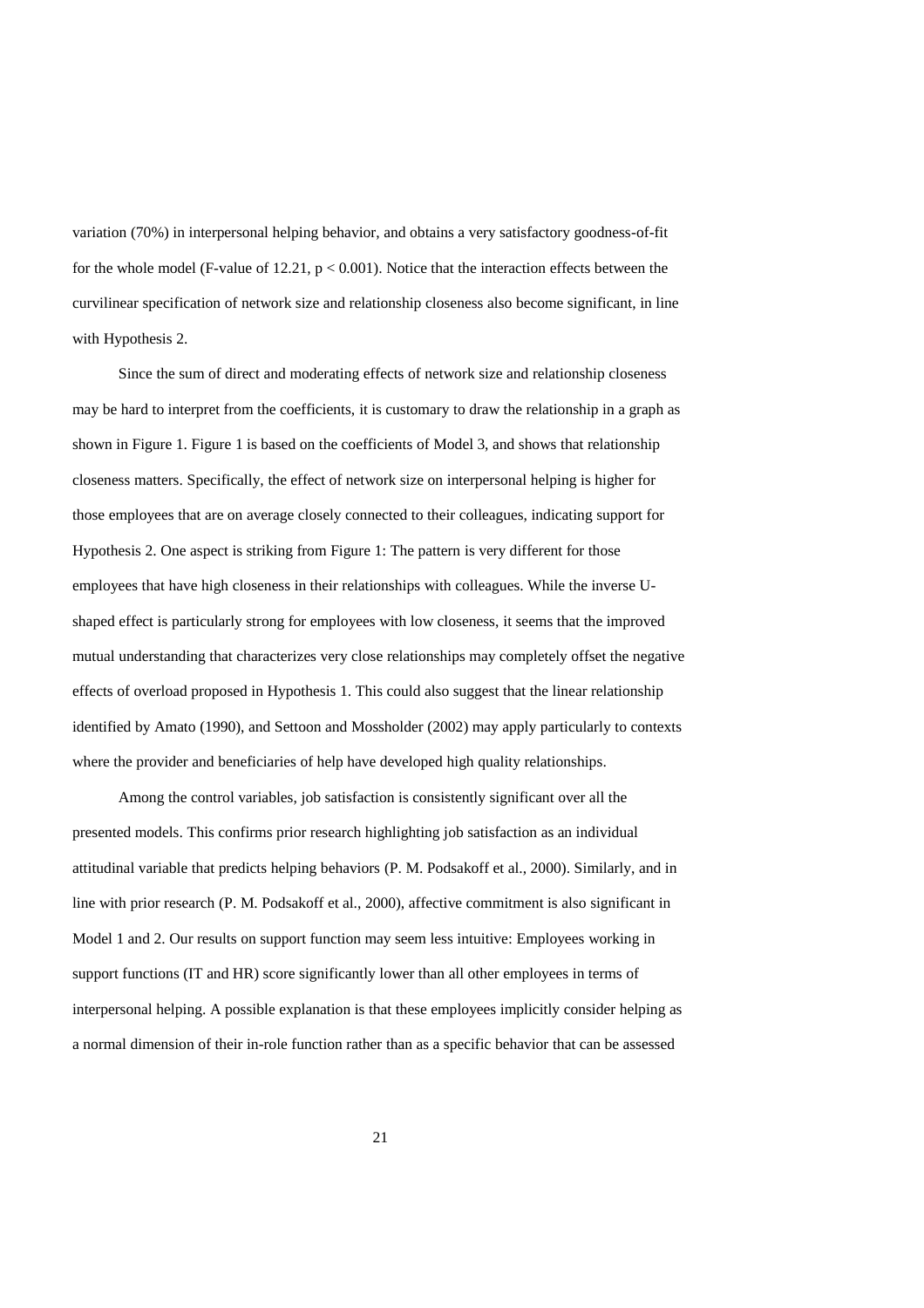independently. Finally, frequency of interaction is significant only in Model 3, while the controls for tenure and collaborative climate are insignificant in all models.

# **Robustness Checks**

A number of robustness checks have been conducted to test the stability of our models. First, research on interpersonal helping also highlights education, age, gender, occupational status and expertise as important predictors (Bowler & Brass, 2006; P. M. Podsakoff et al., 2000). For this reason, we also ran the models while including age, gender, and education that tease out the variation in helping behavior that may emerge from these characteristics. Moreover, we added whether the respondent has a leadership role or not. This controls for the fact that leaders typically conduct more helping behavior *qua* their position of having responsibility for managing people. Since none of these variables was significant, nor was in any way confounding any of the focal results, we decided not to include them in the final model so as to reduce the number of estimated parameters, given our relatively small sample size.

Second, we tested our models on the restricted sample where employees' engagement in interpersonal helping behavior was assessed by the employees' supervisors. While, most likely due to the lower number of observations, the model based on managers' assessment of employee helping has a weaker explanatory power than our final model, the results that we obtained using the non self-reported measure of helping are qualitatively identical to the ones that we report in our final model in the sense that all the hypothesized relations are significant. The biggest difference is in the strength of the effects, but the nature of the relationships is identical.

Third, we conducted a number of robustness checks to verify that the results are not driven by outliers. In particular, we removed all observations with high Cook's distance or residuals. We also ran the models without the observations with top and bottom values for the different variables. The results remained very stable across these different specifications of the models.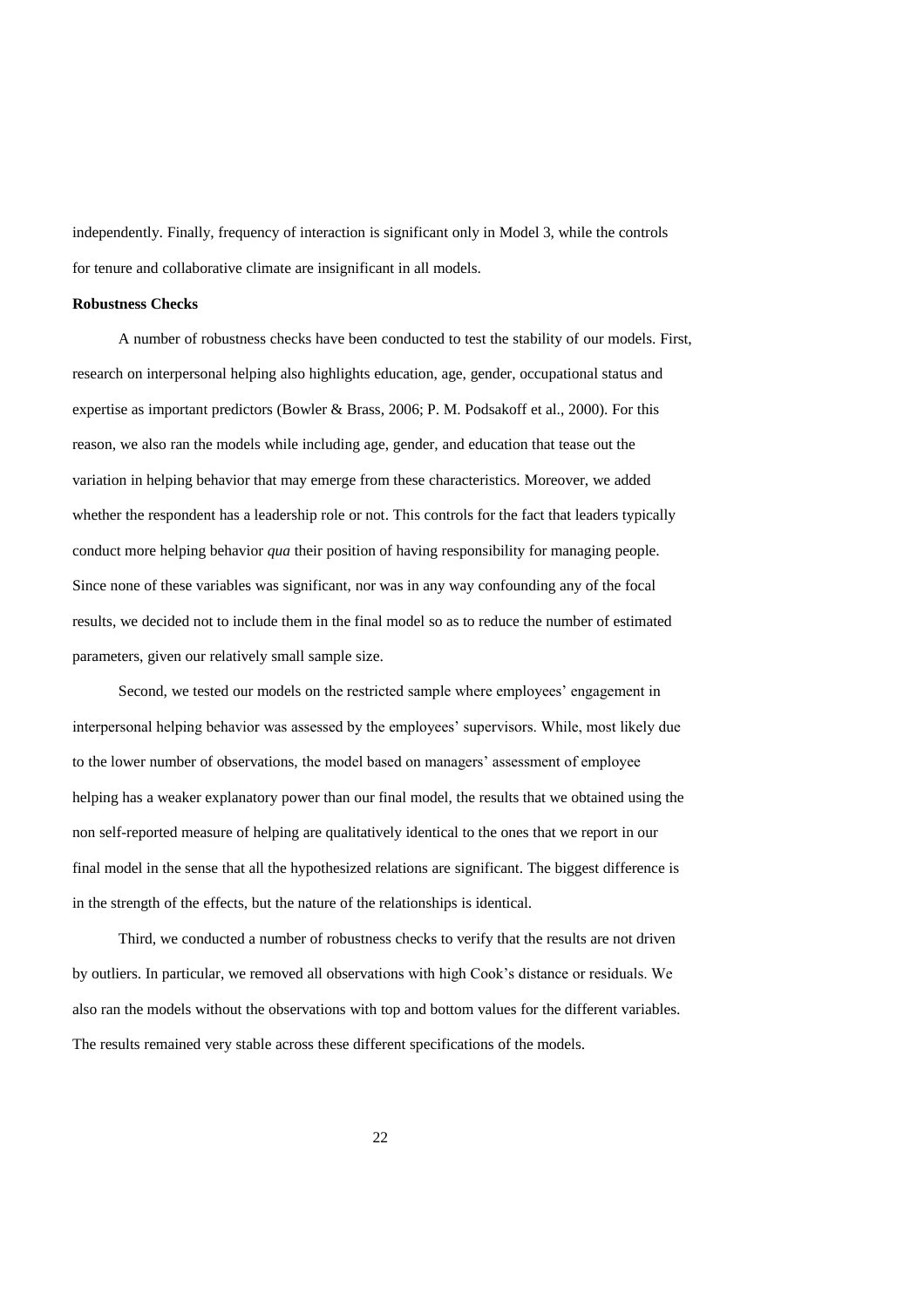# **CONCLUDING DISCUSSION**

#### **Contribution to Theory**

What drives interpersonal helping in the workplace? This research suggests that the combination of the size of an employee's network with the quality of the relationships in that network is critical to answering this question. Thus, different from prior studies (Amato, 1990; Settoon & Mossholder, 2002), we do not find a linear relation between network size and interpersonal helping, but rather a curvilinear one. This finding is consistent with the idea that the benefit of having access to many coworkers may, after a certain point, be outweighed by the costs of handling those relationships (McFadyen & Cannella, 2004). Given the importance of interpersonal helping in the workplace (P. M. Podsakoff et al., 1997; Van Dyne & LePine, 1998), this research was aimed at better understanding the consequences of those costs, and what factors may mitigate them.

We find that employees help the most when the size of their networks is intermediate, and that this relation is contingent on the quality (emotional closeness) of the relationships that they maintain with their contacts. This finding is interesting because previous research on the relational antecedents of helping has: 1) looked at the effects of network size on interpersonal helping without taking into account employees' limited ability to manage large networks (Amato, 1990; Settoon & Mossholder, 2002), and 2) speculated but not yet tested (Venkataramani & Dalal, 2007) whether and how relational factors combine with each other in predicting interpersonal helping.

Building on prior research on the relational antecedents of helping (Bowler & Brass, 2006; Grant, 2007; Settoon & Mossholder, 2002; Venkataramani & Dalal, 2007), this study makes at lease three contributions. First, different from prior research (Amato, 1990), we develop and test new theory that proposes a curvilinear specification of the size-help relationship. By showing that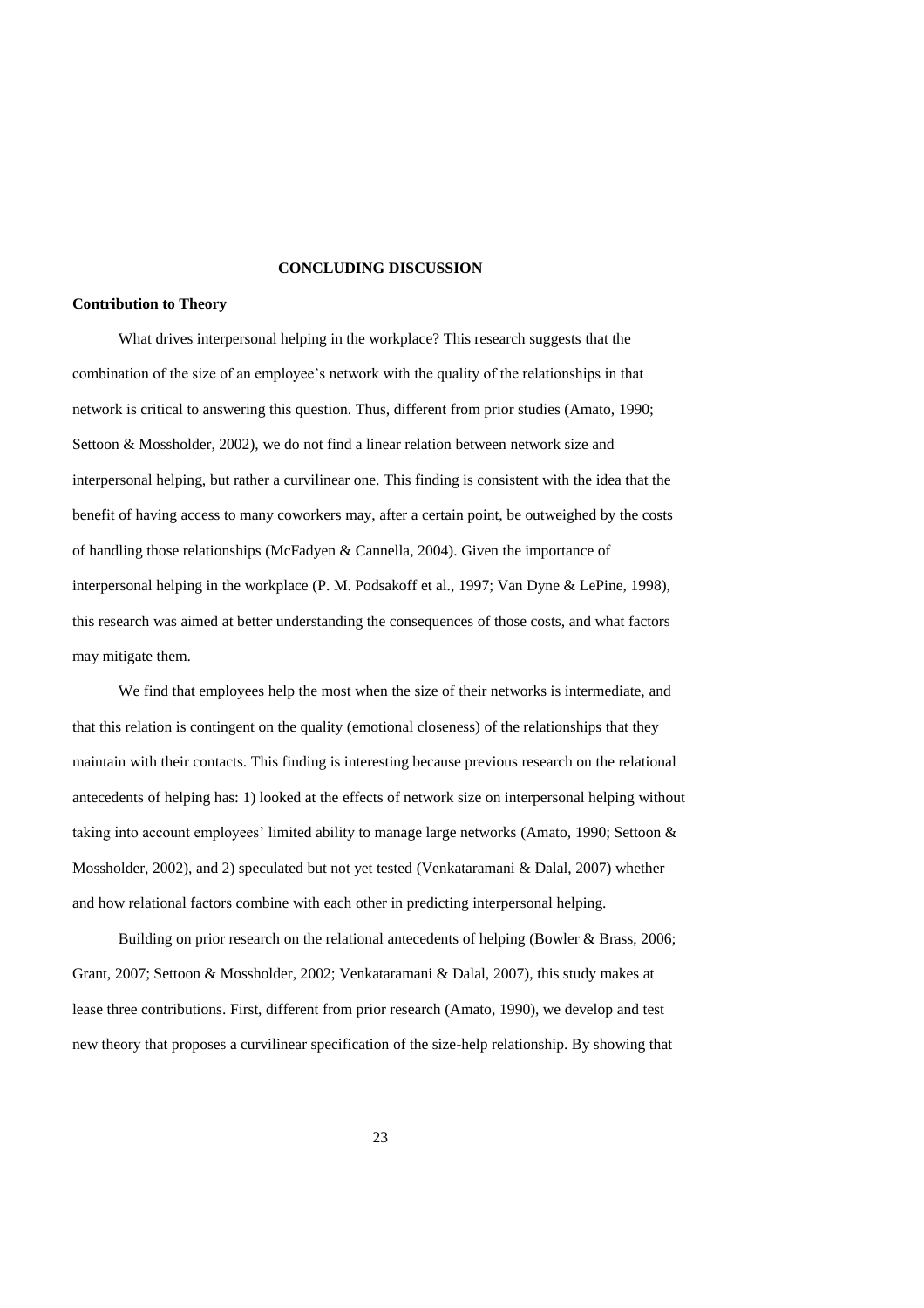there is a limit to the benefits of large networks in terms of employees' engagement in helping behaviors we contribute to the current literature on the relational antecedents of help (Bowler & Brass, 2006; Grant, 2007; Settoon & Mossholder, 2002; Venkataramani & Dalal, 2007; Wilson, 2000).

A second, perhaps more interesting contribution, comes from the finding that the emotional closeness that may flourish in interpersonal relationships in the workplace acts as a powerful moderator of the size-help relationship. Specifically, our results suggest that emotional closeness mitigates much of the negative effect that an excessively large ego-network seems to exert on ego's commitment on helping behaviors. To the best of our knowledge, this paper is the first one to provide initial evidence of this interesting effect.

Lastly, by teasing out an important condition under which large networks are conducive to interpersonal helping, we also contribute to a contingency view on social networks (Burt, 1997a; Fang et al., 2015){Burt:1997fq}. Different from research that focuses on the contingent effects of individual experience (L. Fleming, Mingo, & Chen, 2007) and cognition (Carnabuci & Dioszegi, 2015), or on contextual heterogeneity (Mors, 2010) and collectivism (Xiao & Tsui, 2007), our perspective pinpoints the emotional closeness among the embedded actors in an ego-network as a key condition for larger networks to trigger helping behaviors. In so doing, we advance research that proffers a contingent view of the value generated by network structures inside the organization (Burt, 1997b).

#### **Limitations and Future Research**

The contributions of this study should be considered in light of its limitations. First, we rely on cross-sectional data, and for this reason the direction of causality in our model cannot be fully ascertained. In other words, while we theorize that network size and relationship quality lead to interpersonal helping, it is not possible to exclude alternative causal explanations. For example,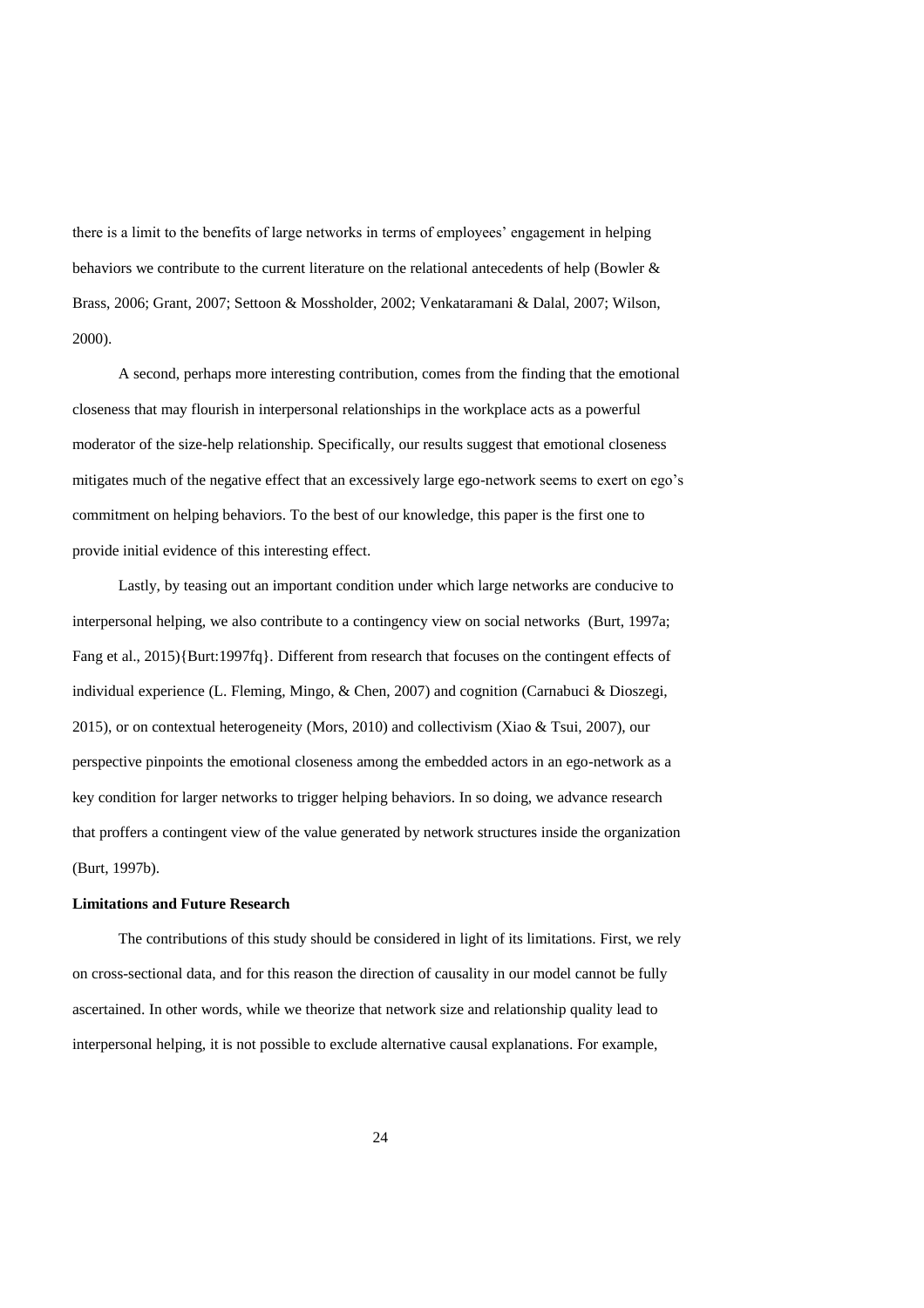interpersonal helping may be argued to reflect pre-existing individual characteristics, and individuals that are particularly willing to help their colleagues may try to position themselves in social contexts that allow them to interact with several colleagues. However, our arguments run in the opposite direction because abundant research highlights that interpersonal helping is influenced by the two relational variables that we are considering in this study (Amato, 1990; Anderson & Williams, 1996; Bowler & Brass, 2006; Settoon & Mossholder, 2002; Venkataramani & Dalal, 2007). This notwithstanding, the endogeneity problem represented by, for example, closeness and helping being very likely to be mutually reinforcing is a real one. Unfortunately, our data do not allow us to construct suitable instruments that may address this problem. Additional research based on experimental or longitudinal data is needed to confirm the directions of causality that we propose in this research.

Second, we test our framework in one Danish organization, and for this reason questions on the generalizability of our findings can be raisedwhich implies inherent caution regarding the interpretation of our findings beyond the scope of the particular organization where the data where collected, . However, it is not uncommon for full network studies to be conducted on data collected on a single organization—e.g., Carnabuci and Dioszegi (2015), Mehra et al. (2001), Zhou et al. (2009). Furthermore, to the best of our knowledge there are no company specific factors that would make the effects captured in our study uniquely relevant and applicable to the company used for this study. The same should also apply to culture-specific factors. For example, as research shows that culture may moderate the effect of network variables (Zhou & Su, 2010). For example, Xiao and Tsui (2007) found that the performance effect of structural holes differs in individualistic and collectivistic cultures, and Chua, Morris and Ingram (2008) found differences in American and Chinese network configurations involving trust. However, while we do not mean to suggest that relational antecedents of interpersonal helping are necessarily stable across cultures, it seems

**Comment [DS1]:** Does this feel a bit amateur-like? If you think so, we may just drop it.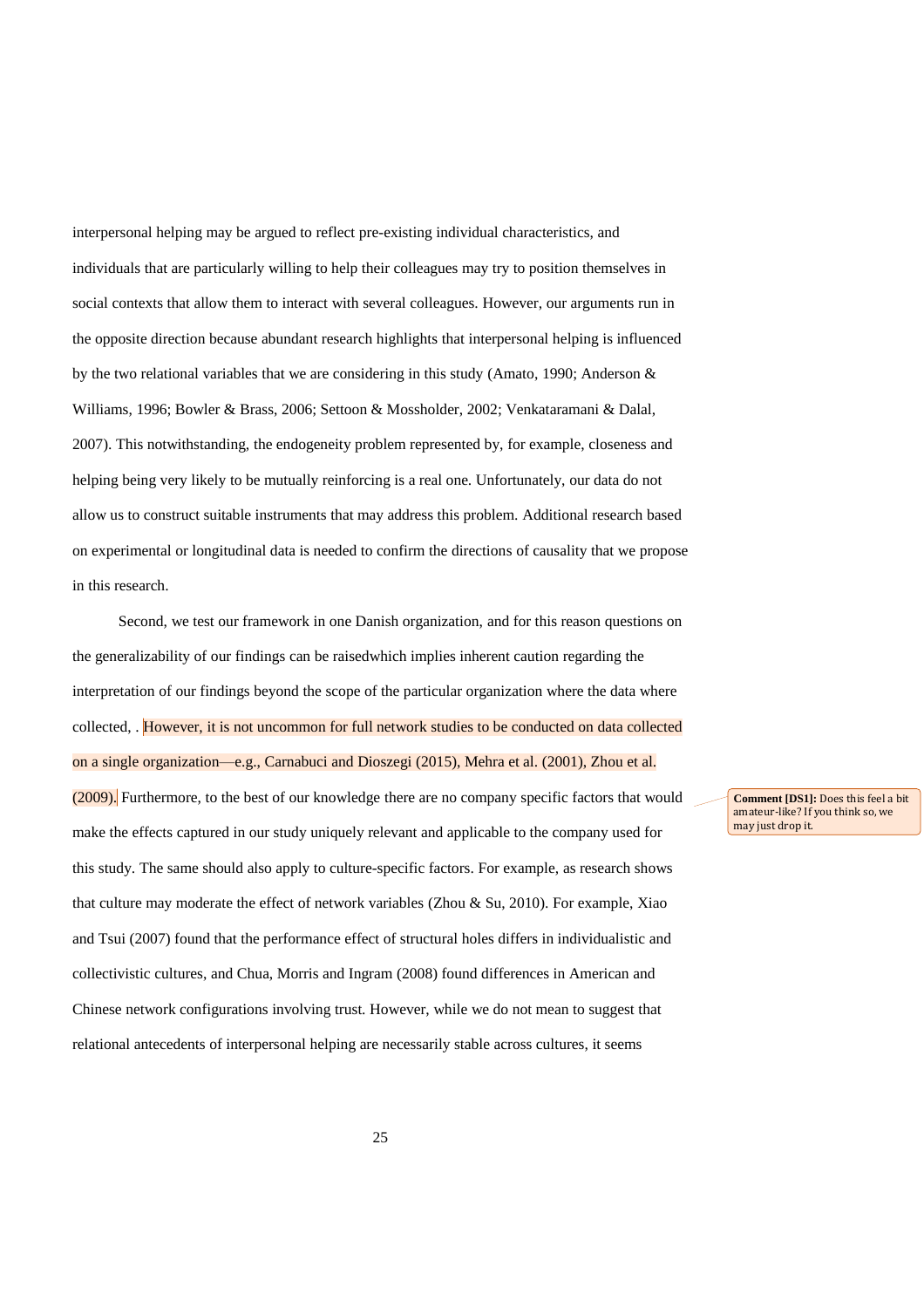reasonable to assume the interactive effect of network size and relationship quality on interpersonal helping to be culture-free, as being based on mechanisms of cognitive overload, and overload reduction. Nevertheless, future research should test if our results are replicable in different cultural contexts.

Third, the theoretical focus of this study called for the adoption of an individual, egonetwork level of analysis. As a consequence, we did not focus on which ties exactly received more or less help. Nevertheless, the overall effect on interpersonal helping that we empirically capture at the ego-network level is indeed resulting from the specific, individual ties which aggregate into each actor's ego-network (Ahuja, Soda, & Zaheer, 2012; Tasselli, Kilduff, & Menges, 2015). The assumption that we made is that, given our theoretical focus, it is fair to average relationship closeness in an ego network. Yet, a more fine-grained, relationship-specific analysis of the phenomena that we begun to explore in this paper would be very interesting, and represents another potentially fruitful avenue for future research.

#### **Practical Implications**

Interpersonal helping is a behavior that favors learning, cohesiveness, cooperation and, ultimately, performance (P. M. Podsakoff et al., 2000). Thus, understanding the nature, and defining enhancers of the relationship between network size and interpersonal helping is very important to practitioners. Extant research provides parts of such insights, as it points to the positive effect on an employee's engagement in interpersonal helping of that employee's number of contacts (Amato, 1990; Settoon & Mossholder, 2002), and quality of relationships (Anderson & Williams, 1996; Bowler & Brass, 2006; Venkataramani & Dalal, 2007). However, our research additionally highlights that managers should be attentive to the cognitive costs of having employees add ties to their networks. First, the cognitive costs of a large ego network may mean that employees find it difficult to locate who exactly is in need of help, and what kind of help they need. Second, our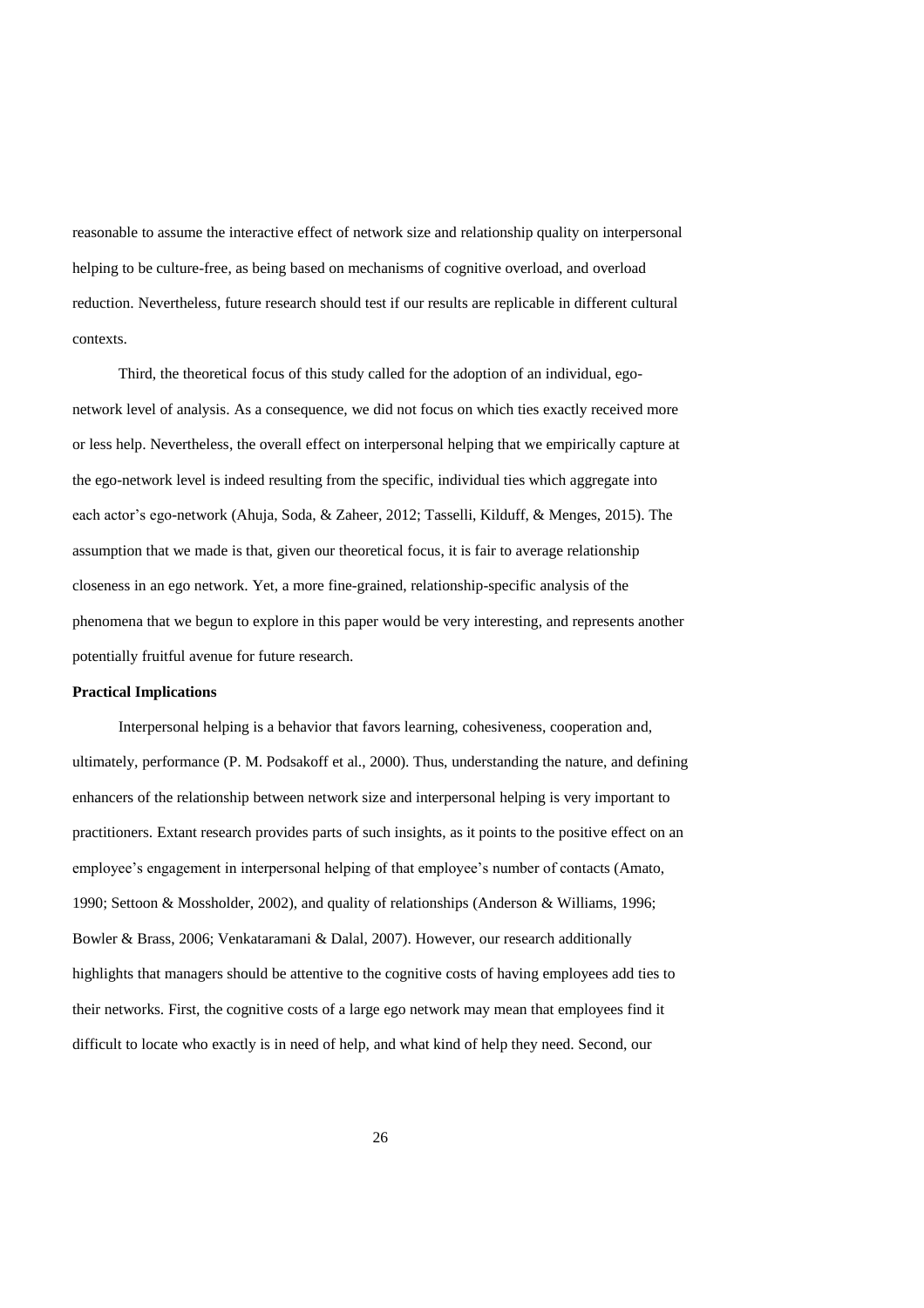analysis shows that this effect can be offset by increasing relationship quality, for example, by means of investing in corporate mentoring programs, "know your colleagues," and get togetherprograms.

More broadly, managers continuously make choices that impact the creation, modification, and evolution of networks, as well as that of the relationships that take place in those networks anyhow. For example, managers make decisions on projects, department size, links between units that all may influence the size of employees' networks. Similarly, managerial decisions on staffing projects, or hiring people recommended by employees may influence the emotional closeness of the relationships that employees come to develop with each other. Our findings complement prior research on the interplay between formal and informal structures (McEvily, Soda, & Tortoriello, 2014) as well as on how design features play a role in driving interpersonal dynamics in the workplace (Stea, Foss, & Foss, 2015a; Stea, Linder, & Foss, 2015b) by suggesting that managers should be cognizant of the important consequences that their decisions have for networks and relations in the workplace.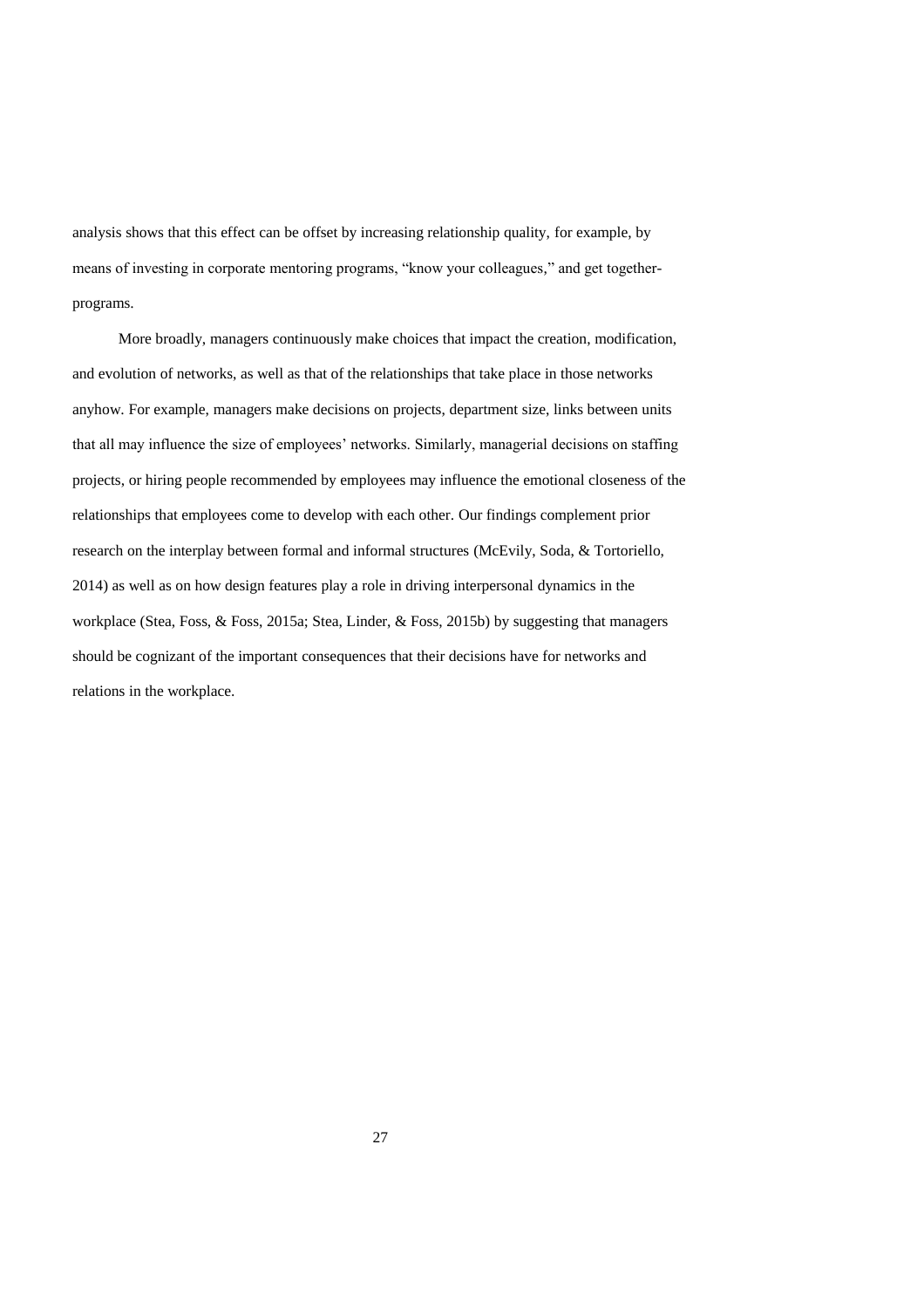# **REFERENCES**

- Adler, P. S., & Kwon, S.-W. (2002). Social Capital: Prospects for a New Concept, *27*(1), 17–40.
- Ahuja, G., Soda, G., & Zaheer, A. (2012). The Genesis and Dynamics of Organizational Networks, *23*(2), 434–448.
- Amato, P. (1990). Personality and Social Network Involvement as Predictors of Helping Behavior in Everyday Life. *Social Psychology Quarterly*, *53*(1), 31–43.
- Anderson, S. E., & Williams, L. J. (1996). Interpersonal, job, and individual factors related to helping processes at work. *The Journal of Applied Psychology*, *81*(3), 282–296.
- Aron, A., Aron, E. N., & Smollan, D. (1992). Inclusion of Other in the Self Scale and the structure of interpersonal closeness. *Journal of Personality and Social Psychology*, *63*(4), 596–612.
- Aron, A., Aron, E. N., Tudor, M., & Nelson, G. (1991). Close relationships as including other in the self. *Journal of Personality and Social Psychology*, *60*(2), 241–253.
- Axtell, C. M., Holman, D. J., Unsworth, K. L., Wall, T. D., Waterson, P. E., & Harrington, E. (2000). Shopfloor innovation: Facilitating the suggestion and implementation of ideas. *Journal of Occupational Psychology*, *73*(3), 265–285.
- Bagozzi, R. P., Verbeke, W. J. M. I., Dietvorst, R. C., Belschak, F. D., van den Berg, W. E., & Rietdijk, W. J. R. (2013). Theory of Mind and Empathic Explanations of Machiavellianism: A Neuroscience Perspective. *Journal of Management*, *39*(7), 1760–1798.
- Bowler, W. M., & Brass, D. J. (2006). Relational correlates of interpersonal citizenship behavior: A social network perspective. *Journal of Applied Psychology*, *91*(1), 70–82.
- Brass, D. J., & Burkhardt, M. E. (1993). Potential power and power use: An investigation of structure and behavior. *Academy of Management Journal*, *36*(3), 441–470.
- Brief, A. P., & Motowidlo, S. J. (1986). Prosocial Organizational Behaviors. *Academy of Management Review*, *11*(4), 710–725.
- Brislin, R. W. (1986). The Wording and Translation of Research Instruments. *Field Methods in Cross-Cultural Research*, 137–164.
- Burke, R. J., Weir, T., & Duncan, G. (1976). Informal Helping Relationship in Work Organizations. *Academy of Management Journal*, *19*(3), 370–377.
- Burkhardt, M. E., & Brass, D. J. (1990). Changing patterns or patterns of change: The effects of a change in technology on social network structure and power. *Administrative Science Quarterly*, *35*(1), 104–127.
- Burt, R. S. (1992). Structural Holes: The Social Structure of Competition. *Book* (pp. –). Cambridge, MA: Cambridge, MA.
- Burt, R. S. (1997a). A note on social capital and network content. *Social Networks*, *19*(4), 355–373.
- Burt, R. S. (1997b). The contingent value of social capital. *Administrative Science Quarterly*, *42*(2), Carnabuci, G., & Dioszegi, B. (2015). Social Networks, Cognitive Style, and Innovative
- Performance: A Contingency Perspective. *Academy of Management Journal*, *58*(3), 881–905. Chua, R. Y. J., Morris, M. W., & Ingram, P. (2008). Guanxi vs networking: Distinctive
- configurations of affect- and cognition-based trust in the networks of Chinese vs American managers. *Journal of International Business Studies*, *40*(3), 490–508.
- Davis, F. D., Lohse, G. L., & Kottemann, J. E. (1994). Harmful effects of seemingly helpful information on forecasts of stock earnings. *Journal of Economic Psychology*, *15*(2), 253–267.
- Dibble, J. L., Levine, T. R., & Park, H. S. (2012). The unidimensional relationship closeness scale (URCS): Reliability and validity evidence for a new measure of relationship closeness. *Psychological Assessment*, *24*(3), 565–572.
- Evans, M. G. (1985). A Monte Carlo study of the effects of correlated method variance in moderated multiple regression analysis. *Organizational Behavior and Human Decision*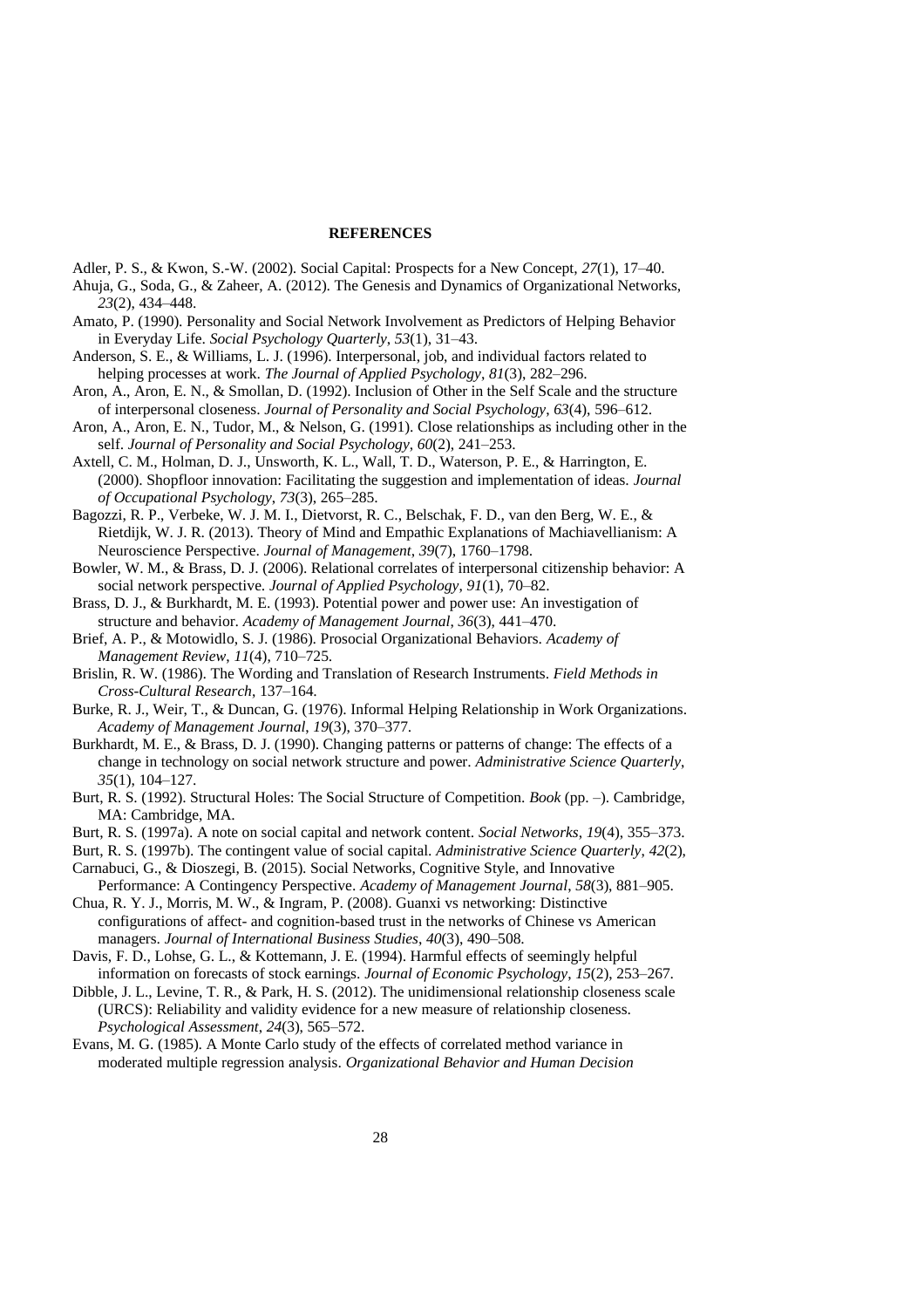*Processes*, *36*(3), 305–323.

- Fang, R., Landis, B., Zhang, Z., Anderson, M. H., Shaw, J. D., & Kilduff, M. (2015). Integrating Personality and Social Networks: A Meta-Analysis of Personality, Network Position, and Work Outcomes in Organizations. *Organization Science*, *26*(4), 1243–1260.
- Fleming, J. H., Darley, J. M., Hilton, J. L., & Kojetin, B. A. (1990). Multiple audience problem: A strategic communication perspective on social perception. *Journal of Personality and Social Psychology*, *58*(4), 593–606.
- Fleming, L., Mingo, S., & Chen, D. (2007). Collaborative brokerage, generative creativity, and creative success. *Administrative Science Quarterly*, *52*(3), 443–475.
- Foss, N., & Stea, D. (2014). Putting a Realistic Theory of Mind into Agency Theory: Implications for Reward Design and Management in Principal-Agent Relations. *European Management Review*, *11*(1), 101–116.
- Freeman, L. C. (1979). Centrality in Social Networks: Conceptual Clarification. *Social Networks*, *1*(3), 215–239.
- Frith, C. D., & Frith, U. (2008). Perspective. *Neuron*, *60*(3), 503–510.
- Frith, U., & Frith, C. D. (2003). Development and Neurophysiology of Mentalizing. *Philosophical Transactions of the Royal Society of London, B: Biological Sciences*, *358*(1431), 459–473.
- Gallagher, H. L., & Frith, C. D. (2003). Functional Imaging of "Theory of Mind." *Trends in Cognitive Sciences*, *7*(2), 77–83.
- Granovetter, M. S. (1973). The strength of weak ties. *American Journal of Sociology*, *78*(6), 1360– 1380.
- Grant, A. M. (2007). Relational Job Design and the Motivation to Make a Prosocial Difference, *32*(2), 393–417.
- Gwet, K. L. (2014). Handbook of inter-rater reliability: The definitive guide to measuring the extent of agreement among raters. Advanced Analytics, LLC.
- Howard, G. S. (1994). Why do people say nasty things about self-reports? *Journal of Organizational Behavior*, *15*(5), 399–404.
- Hwang, M. I., & Lin, J. W. (1999). Information dimension, information overload and decision quality. *Journal of Information Science*, *25*(3), 213–218.
- Janssen, O. (2000). Job demands, perceptions of effort-reward fairness and innovative work behaviour. *Journal of Occupational Psychology*, *73*(3), 287–302.
- Krackhardt, D. (1992). The strength of strong ties: The importance of philos in organizations. In N. Nohria & R. G. Eccles (Eds.), *Networks and Organizations: Structure, Form, and Action* (pp. 216–239). Networks and organizations: Structure.
- Kumbasar, E., Rommey, A. K., & Batchelder, W. H. (1994). Systematic biases in social perception. *American Journal of Sociology*, *100*(2), 477–505.
- Kwon, S. W., & Adler, P. S. (2014). Social Capital: Maturation of a Field of Research. *Academy of Management Review*, *39*(4), 412–422.
- Lenells, J., Stea, D., & Foss, N. J. (2015). Optimal Contracting under Adverse Selection: The Implications of Mentalizing. *Contemporary Economics*, *9*(2), 215–232. http://doi.org/10.5709/ce.1897-9254.168
- LePine, J. A., & Van Dyne, L. (2001). Peer responses to low performers: An attributional model of helping in the context of groups, *26*(1), 67–84.
- MacKenzie, S. B., Podsakoff, P. M., & Fetter, R. (1991). Organizational citizenship behavior and objective productivity as determinants of managerial evaluations of salespersons' performance. *Organizational Behavior and Human Decision Processes*, *50*(1), 123–150.
- Marsden, P. V. (1990). Network data and measurement. *Annual Review of Sociology*, *16*, 435–463. McEvily, B., Soda, G., & Tortoriello, M. (2014). More Formally: Rediscovering the Missing Link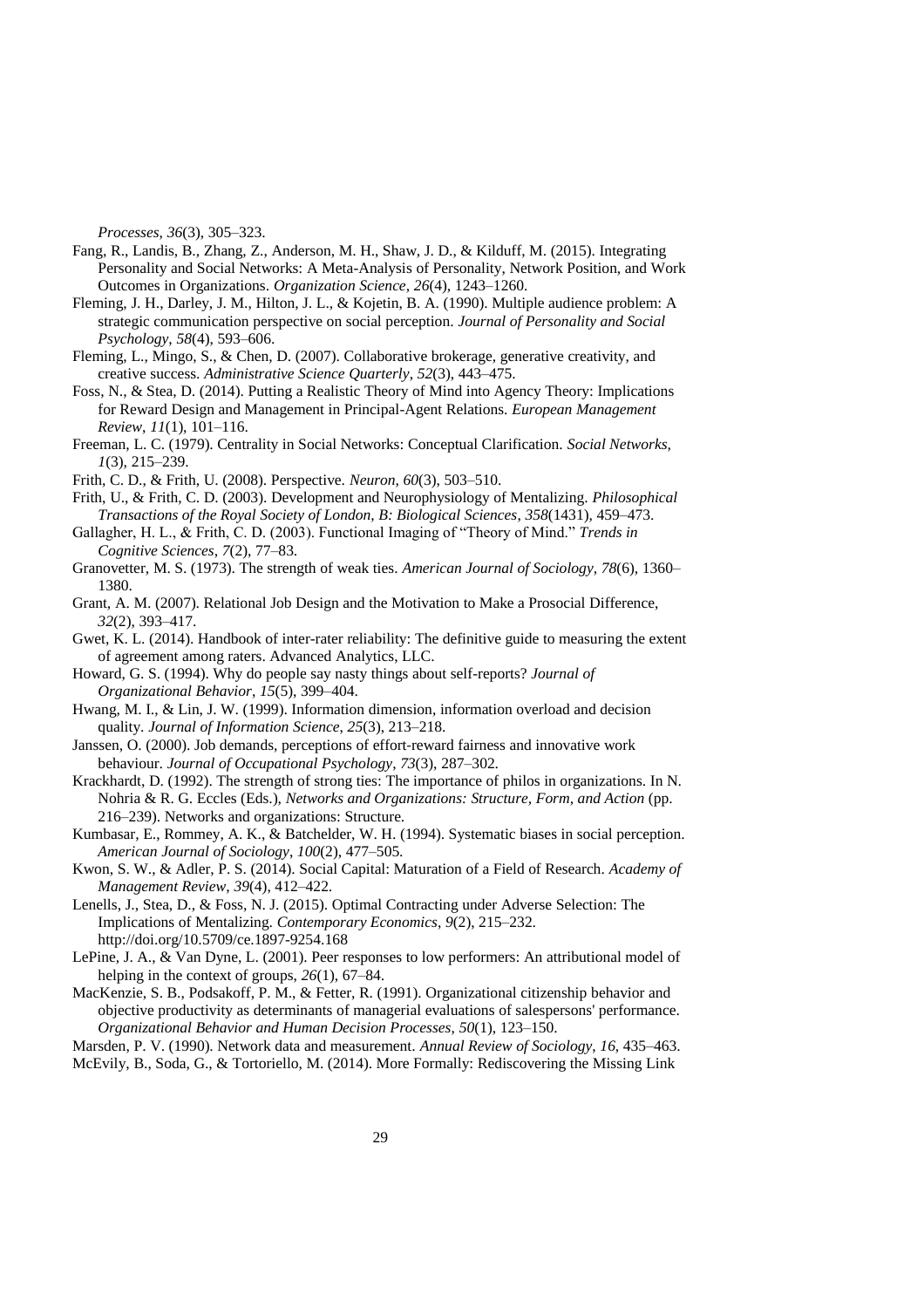between Formal Organization and Informal Social Structure. *The Academy of Management Annals*, *8*(1), 299–345.

- McFadyen, M. A., & Cannella, A. A. (2004). Social Capital and Knowledge Creation: Diminishing Returns of the Number and Strength of Exchange Relationships. *Academy of Management Journal*, *47*(5), 735–746.
- Mehra, A., Kilduff, M. J., & Brass, D. J. (2001). The Social Networks of High and Low Self-Monitors: Implications for Workplace Performance. *Administrative Science Quarterly*, *46*(1), 121–146.
- Meyer, J. P., Allen, N. J., & Smith, C. A. (1993). Commitment to Organizations and Occupations: Extension and Test of a Three-Component Conceptualization. *Journal of Applied Psychology*, *78*(4), 538–551.
- Moorman, R. H., Blakely, G. L., & Niehoff, B. P. (1998). Does perceived organizational support mediate the relationship between procedural justice and organizational citizenship behavior? *Academy of Management Journal*, *41*(3), 351–357.
- Morrison, E. W. (1994). Role Definitions and Organizational Citizenship Behavior: The Importance of the Employee's Perspective. *Academy of Management Journal*, *37*(6), 1543–1567. http://doi.org/10.2307/256798
- Mors, M. L. (2010). Innovation in a Global Consulting Firm: When the Problem is Too Much Diversity. *Strategic Management Journal*, *31*(8), 841–872.
- O'Reilly, C. A. (1980). Individuals and information overload in organizations: Is more necessarily better? *Academy of Management Journal*, *23*(4), 684–696.
- Ocasio, W. (1997). Towards an Attention‐Based View of the Firm. *Strategic Management Journal*, *18*(S1), 187–206.
- Ocasio, W. (2011). Attention to Attention. *Organization Science, 22*(5), 1286–1296.
- Organ, D. W. (1988). Organizational Citizenship Behavior: The Good Soldier Syndrome. Lexington, MA: Lexington Books.
- Podsakoff, P. M., & Organ, D. W. (1986). Self-Reports in Organizational Research: Problems and Prospects. *Journal of Management*, *12*(4), 531–544.
- Podsakoff, P. M., Ahearne, M., & MacKenzie, S. B. (1997). Organizational citizenship behavior and the quantity and quality of work group performance. *Journal of Applied Psychology*, *82*(2), 262–270.
- Podsakoff, P. M., MacKenzie, S. B., Lee, J.-Y., & Podsakoff, N. P. (2003). Common method biases in behavioral research: A critical review of the literature and recommended remedies. *The Journal of Applied Psychology*, *88*(5), 879–903.
- Podsakoff, P. M., MacKenzie, S. B., Paine, J. B., & Bachrach, D. G. (2000). Organizational Citizenship Behaviors: A Critical Review of the Theoretical and Empirical Literature and Suggestions for Future Research. *Journal of Management*, *26*(3), 513–563.
- Polley, D., & Van Dyne, L. (1994). The limits and liabilities of self-managing work teams. In M. M. Beyerlein & D. A. Johnson (Eds.), *Advances in interdisciplinary studies of work teams* (Vol. 1, pp. 1–38). Greenwich, GT.
- Premack, D., & Woodruff, G. (1978). Does the Chimpanzee Have a Theory of Mind? *Behavioral and Brain Sciences*, *1*, 515–526.
- Ramaswami, S. N. (1996). Marketing controls and dysfunctional employee behaviors: A test of traditional and contingency theory postulates. *Journal of Marketing*, *60*(2), 105–120.
- Reagans, R., & McEvily, B. (2003). Network structure and knowledge transfer: The effects of cohesion and range, *48*(2), 240–267.
- Reinholt, M., Pedersen, T., & Foss, N. J. (2011). Why a Central Network Position Isn't Enough: The Role of Motivation and Ability for Knowledge Sharing in Employee Networks. *Academy*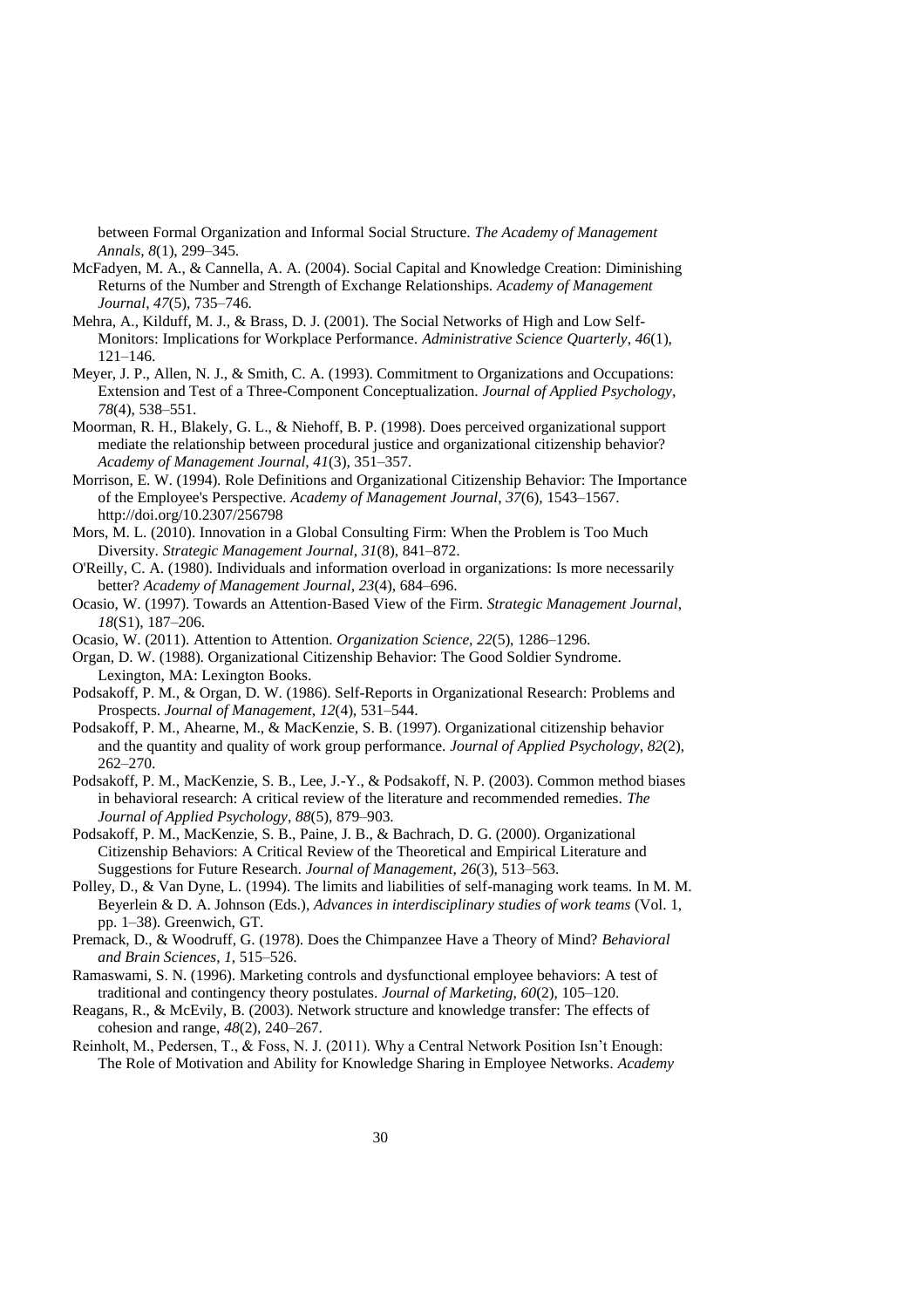*of Management Journal*, *54*(6), 1277–1297.

- Rogelberg, S. G., & Stanton, J. M. (2007). Introduction: Understanding and Dealing With Organizational Survey Nonresponse. *Organizational Research Methods*, *10*(2), 195–209.
- Settoon, R. P., & Mossholder, K. W. (2002). Relationship quality and relationship context as antecedents of person- and task-focused interpersonal citizenship behavior. *Journal of Applied Psychology*, *87*(2), 255–267.
- Settoon, R. P., Bennett, N., & Liden, R. C. (1996). Social exchange in organizations: Perceived organizational support, leader–member exchange, and employee reciprocity. *Journal of Applied Psychology*, *81*(3), 219–227.
- Shalley, C. E., Gilson, L. L., & Blum, T. C. (2009). Interactive Effects of Growth Need Strength, Work Context, and Job Complexity on Self-Reported Creative Performance. *Academy of Management Journal*, *52*(3), 489–505.
- Siemsen, E., Roth, A., & Oliveira, P. (2010). Common Method Bias in Regression Models With Linear, Quadratic, and Interaction Effects. *Organizational Research Methods*, *13*(3), 456–476.
- Simon, H. A. (1955). A Behavioral Model of Rational Choice. *The Quarterly Journal of Economics*, *69*(1), 99–118.
- Singer, T., & Fehr, E. (2005). The Neuroeconomics of Mind Reading and Empathy. *American Economic Review*, *95*(2), 340–345.
- Stea, D., Foss, K., & Foss, N. J. (2015a). A Neglected Role for Organizational Design: Supporting the Credibility of Delegation in Organizations. *Journal of Organization Design*, *4*(3), 3–17.
- Stea, D., Linder, S., & Foss, N. J. (2015b). Understanding Organizational Advantage: How the Theory of Mind Adds to the Attention-Based View of the Firm. In *Advances in Strategic Management: Cognition and Strategy* (Vol. 32, pp. 277–298). Emerald Group Publishing Limited.
- Sternglanz, R. W., & DePaulo, B. M. (2004). Reading nonverbal cues to emotions: The advantages and liabilities of relationship closeness. *Journal of Nonverbal Behavior*, *28*(4), 245–266.
- Stinson, L., & Ickes, W. (1992). Empathic accuracy in the interactions of male friends versus male strangers. *Journal of Personality and Social Psychology*, *62*(5), 787–797.
- Tasselli, S., Kilduff, M., & Menges, J. I. (2015). The Microfoundations of Organizational Social Networks: A Review and an Agenda for Future Research. *Journal of Management*, *41*(5), 1361–1387.
- Van Der Vegt, G. S., Bunderson, J. S., & Oosterhof, A. (2006). Expertness diversity and interpersonal helping in teams: Why those who need the most help end up getting the least. *Academy of Management Journal*, *49*(5), 877–893.
- Van Dyne, L., & LePine, J. A. (1998). Helping and voice extra-role behaviors: Evidence of construct and predictive validity. *Academy of Management Journal*, *41*(1), 108–119.
- Venkataramani, V., & Dalal, R. S. (2007). Who helps and harms whom? Relational antecedents of interpersonal helping and harming in organizations. *Journal of Applied Psychology*, *92*(4), 952– 966.
- Wasserman, S., & Faust, K. (1994). Social Network Analysis (Vol. 8). Cambridge: Cambridge University Press.
- Wilson, J. (2000). Volunteering. *Annual Review of Sociology*, *26*, 215–240.
- Xiao, Z., & Tsui, A. S. (2007). When Brokers May Not Work: The Cultural Contingency of Social Capital in Chinese High-tech Firms. *Administrative Science Quarterly*, *52*(1), 1–31.
- Zhou, J., & Su, Y. (2010). A Missing Piece of the Puzzle: The Organizational Context in Cultural Patterns of Creativity. *Management and Organization Review*, *6*(3), 391–413.
- Zhou, J., Shin, S. J., Brass, D. J., Choi, J., & Zhang, Z.-X. (2009). Social networks, personal values, and creativity: Evidence for curvilinear and interaction effects. *Journal of Applied Psychology*,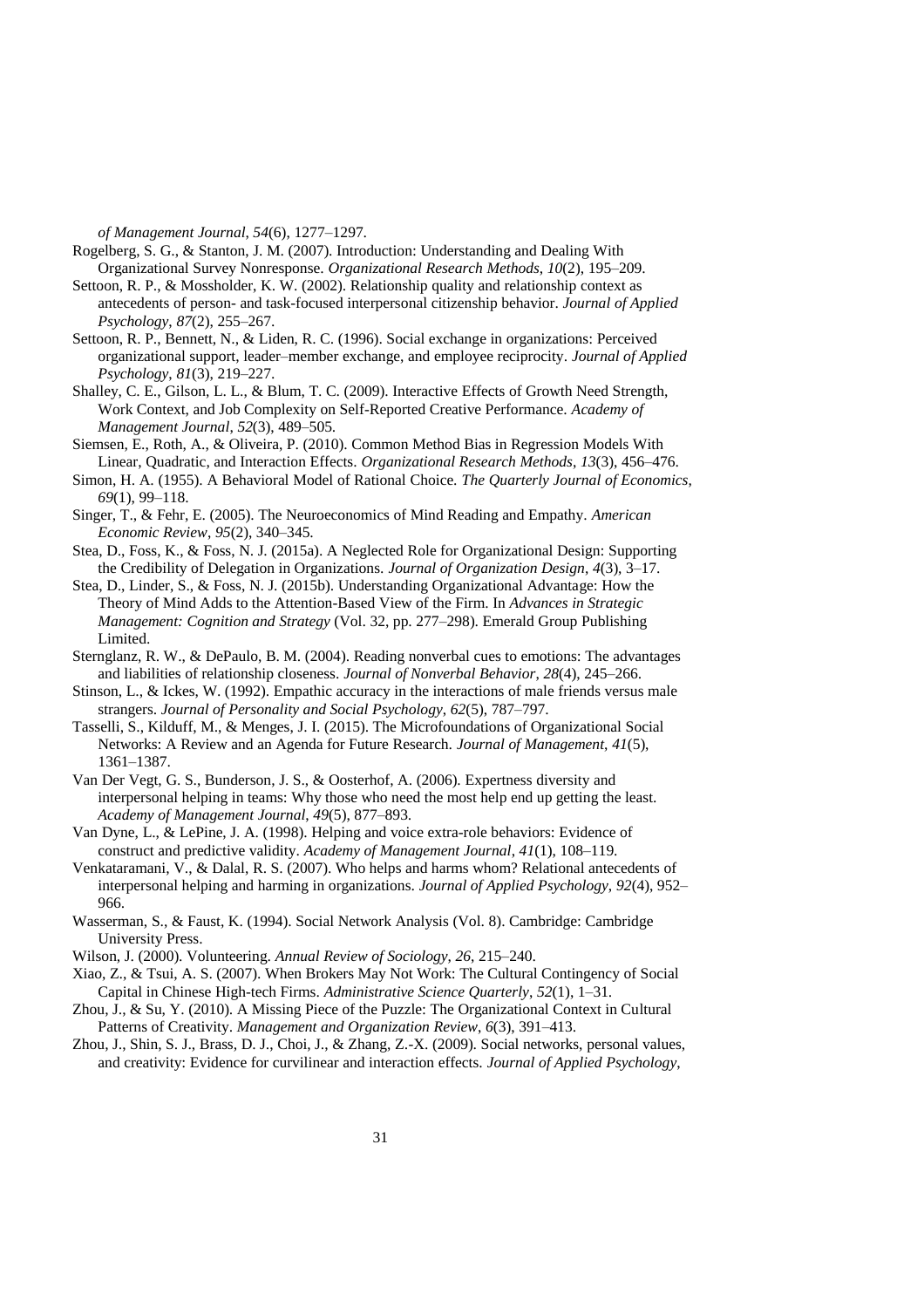(6), 1544–1552.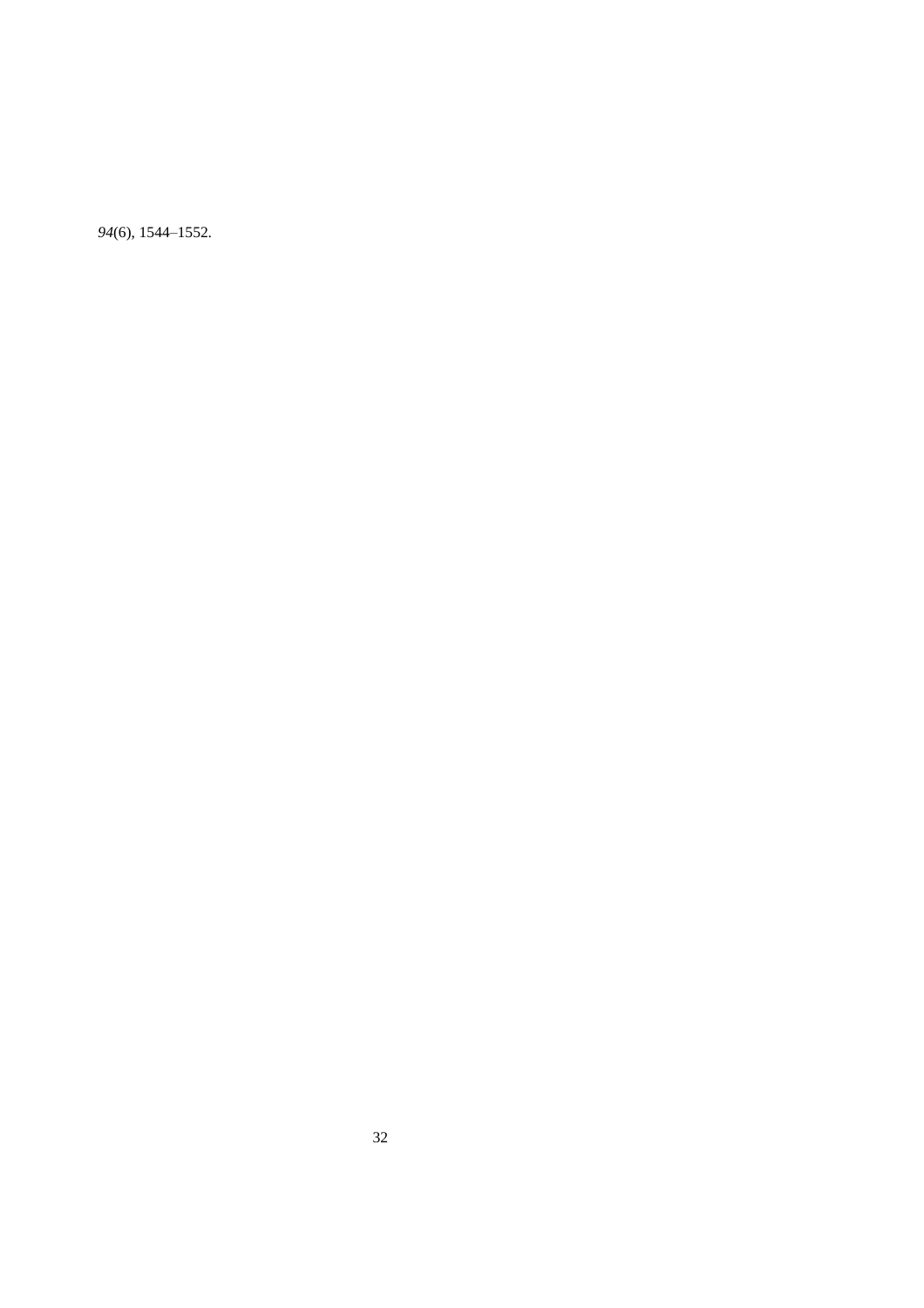# **FIGURE 1**

**Relation between Helping behavior, Network size and Relationship closeness\***



\* The Excel-file offered by Jeremy Dawson to plot quadratic effects moderated by one variable is used to create the graph (http://www.jeremydawson.com/slopes.htm). Low and high network size / closeness is measured as one standard deviation below and above the mean.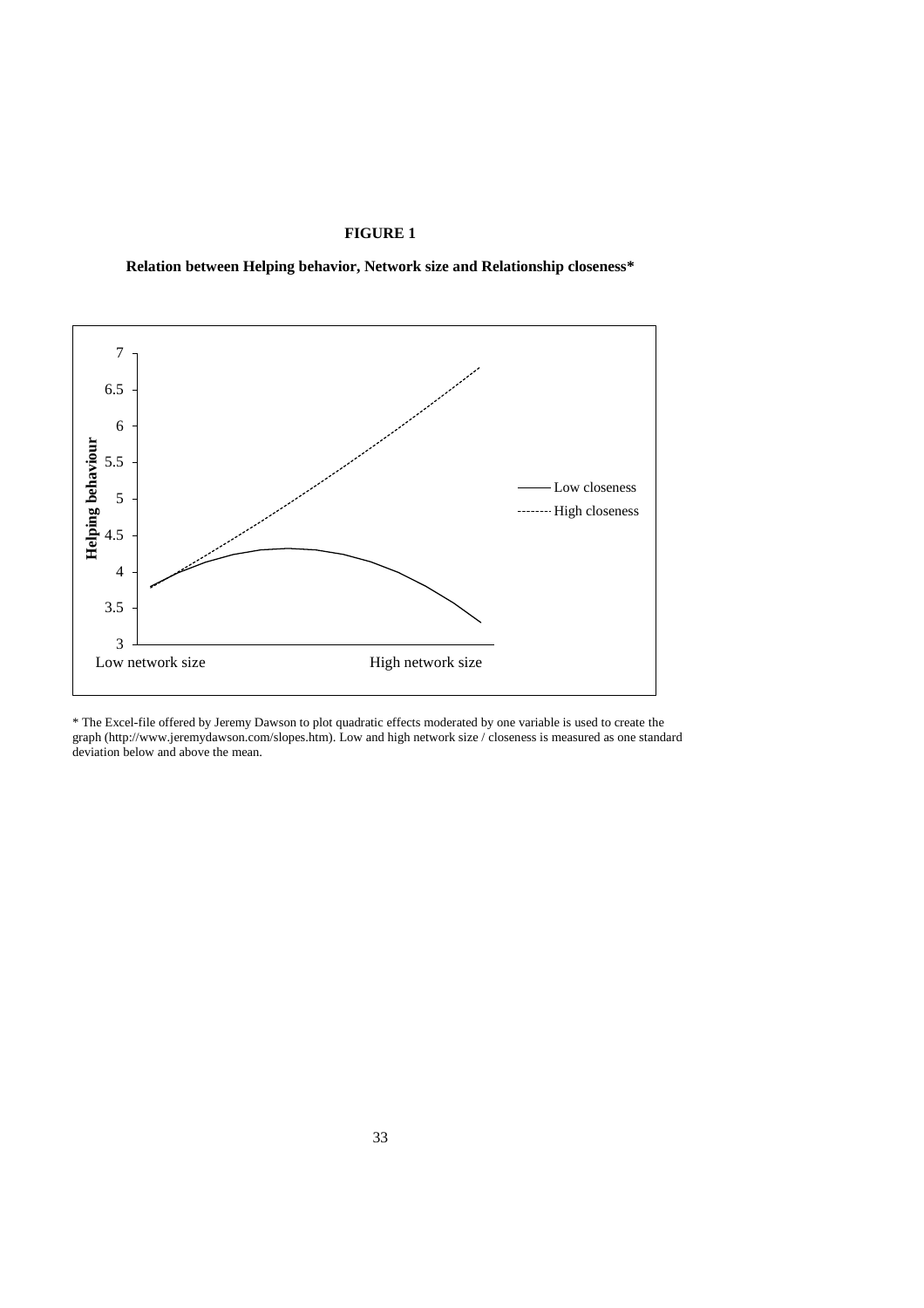# **TABLE 1**

# **C***orrelation Matrix (n = 68)*\*

with the AVE-values listed at bold in the diagonal for reflective constructs

|                            | $\mathbf{1}$  | $\overline{c}$ | $\overline{3}$ | $\overline{4}$                   | 5            | 6             | $\tau$                           | 8                            | $\mathbf{Q}$ |
|----------------------------|---------------|----------------|----------------|----------------------------------|--------------|---------------|----------------------------------|------------------------------|--------------|
| 1) Helping behavior        | 0.58          |                |                |                                  |              |               |                                  |                              |              |
| 2) Network size            | 0.11          | 1.00           |                |                                  |              |               |                                  |                              |              |
| 3) Relationship closeness  | 0.07          | $-0.24$        | 1.00           |                                  |              |               |                                  |                              |              |
| 4) Affective commitment    | 0.43          | 0.12           | 0.10           | 1.00                             |              |               |                                  |                              |              |
| 5) Tenure                  | $-0.08$       | $-0.05$        | $-0.14$        | $-0.17$                          | 1.00         |               |                                  |                              |              |
| 6) Collaborative climate   | 0.30          | 0.10           | 0.01           | 0.13                             | 0.04         | 0.74          |                                  |                              |              |
| 7) Job satisfaction        | 0.43          | 0.01           | $-0.10$        | 0.34                             | $-0.13$      | 0.32          | 0.59                             |                              |              |
| 8) Support function        | $-0.45$       | $-0.11$        | $-0.01$        | $-0.14$                          | 0.13         | $-0.11$       | $-0.03$                          | 1.00                         |              |
| 9) Frequency               | 0.25          | 0.31           | $-0.24$        | 0.14                             | $-0.01$      | 0.12          | 0.28                             | $-0.07$                      | 1.00         |
| Mean<br>Std. dev.          | 5.92<br>0.66  | 7.61<br>3.22   | 4.17<br>0.78   | 6.04<br>0.79                     | 8.29<br>6.96 | 5.70<br>0.99  | 6.31<br>0.62                     | 0.10<br>0.31                 | 4.08<br>0.77 |
| Min. values<br>Max. values | 3.5<br>$\tau$ | 1<br>13.5      | 2.5<br>$\tau$  | $\overline{4}$<br>$\overline{7}$ | 0.1<br>29    | $\frac{2}{7}$ | $\overline{4}$<br>$\overline{7}$ | $\mathbf{0}$<br>$\mathbf{1}$ | 1.8<br>6     |

\* All coefficients above |0.25| are significant at 5% significance level.

Values for network size and relationship closeness is here presented before mean-centering